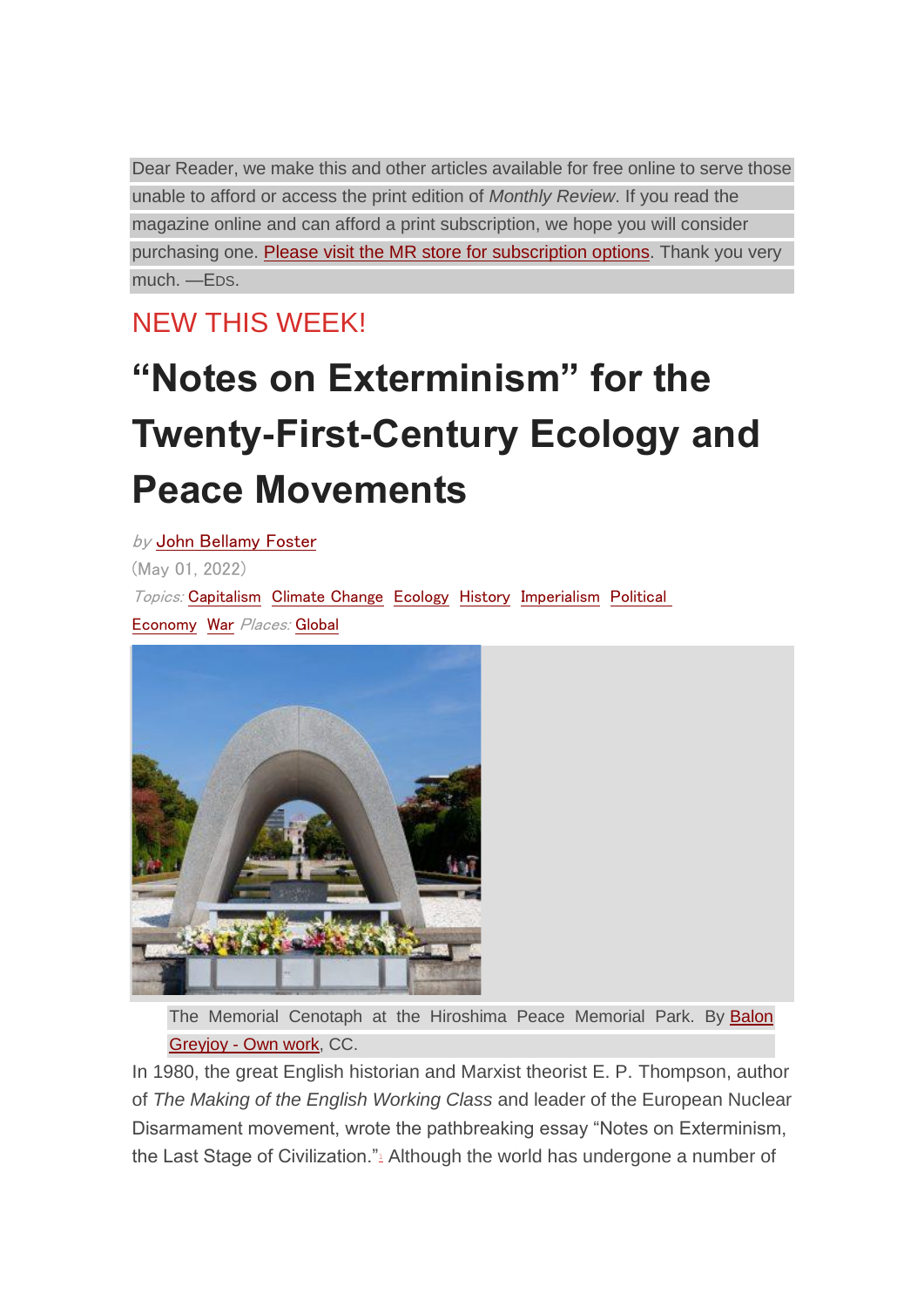significant changes since, Thompson's essay remains a useful starting point in approaching the central contradictions of our times, characterized by the planetary ecological crisis, COVID-19 pandemic, New Cold War, and current "empire of chaos"—all arising from features deeply embedded in the contemporary capitalist political economy[.](https://monthlyreview.org/2022/05/01/notes-on-exterminism-for-the-twenty-first-century-ecology-and-peace-movements/?mc_cid=beb9d68d23&mc_eid=56eec46408#en2)<sup>2</sup>

For Thompson, the term *exterminism* referred not to the extinction of life itself, since some life would remain even in the face of a global thermonuclear exchange, but rather to the tendency toward the "extermination of our [contemporary] civilization," understood in its most universal sense. Nevertheless, exterminism pointed to mass annihilation and was defined as consisting of those "characteristics of society—expressed, in differing degrees, within its economy, its polity, and its ideology—which thrust it in a direction whose outcome must be the extermination of multitudes.["](https://monthlyreview.org/2022/05/01/notes-on-exterminism-for-the-twenty-first-century-ecology-and-peace-movements/?mc_cid=beb9d68d23&mc_eid=56eec46408#en3)<sup>3</sup> "Notes on Exterminism" was written eight years before climatologist James Hansen's famous 1988 testimony on global warming to the U.S. Congress and the formation that same year of the UN Intergovernmental Panel on Climate Change. Hence, Thompson's treatment of exterminism focused squarely on nuclear war and did not directly address the other emerging exterminist tendency of contemporary society: the planetary ecological crisis. Yet, his perspective was a deeply socioecological one. The tendency toward exterminism in modern society was thus seen as directly opposed to "the imperatives of human ecological survival," demanding a worldwide struggle for a socially egalitarian and ecologically sustainable world[.](https://monthlyreview.org/2022/05/01/notes-on-exterminism-for-the-twenty-first-century-ecology-and-peace-movements/?mc_cid=beb9d68d23&mc_eid=56eec46408#en4)4

With the demise of the Soviet Union and the end of the Cold War in 1991, the nuclear threat that had loomed over the post-Second World War world seemed to subside. Consequently, most subsequent considerations of Thompson's exterminism thesis have considered it primarily in the context of the planetary ecological crisis, itself a source of "the extermination of multitudes.["](https://monthlyreview.org/2022/05/01/notes-on-exterminism-for-the-twenty-first-century-ecology-and-peace-movements/?mc_cid=beb9d68d23&mc_eid=56eec46408#en5)<sup>5</sup> But the advent over the last decade of the New Cold War has brought the threat of nuclear holocaust back into the center of world concerns. The 2022 Ukraine War, the origins of which date back to the 2014 U.S.-engineered Maidan coup and the resulting Ukrainian Civil War fought between Kyiv and the breakaway republics of the Russian-speaking Donbass region in Ukraine, has now evolved into a full-scale war between Moscow and Kyiv. This took on an ominous worldwide significance on February 27, 2022, with Russia, three days into its military offensive in Ukraine, placing its nuclear forces on high alert as a warning against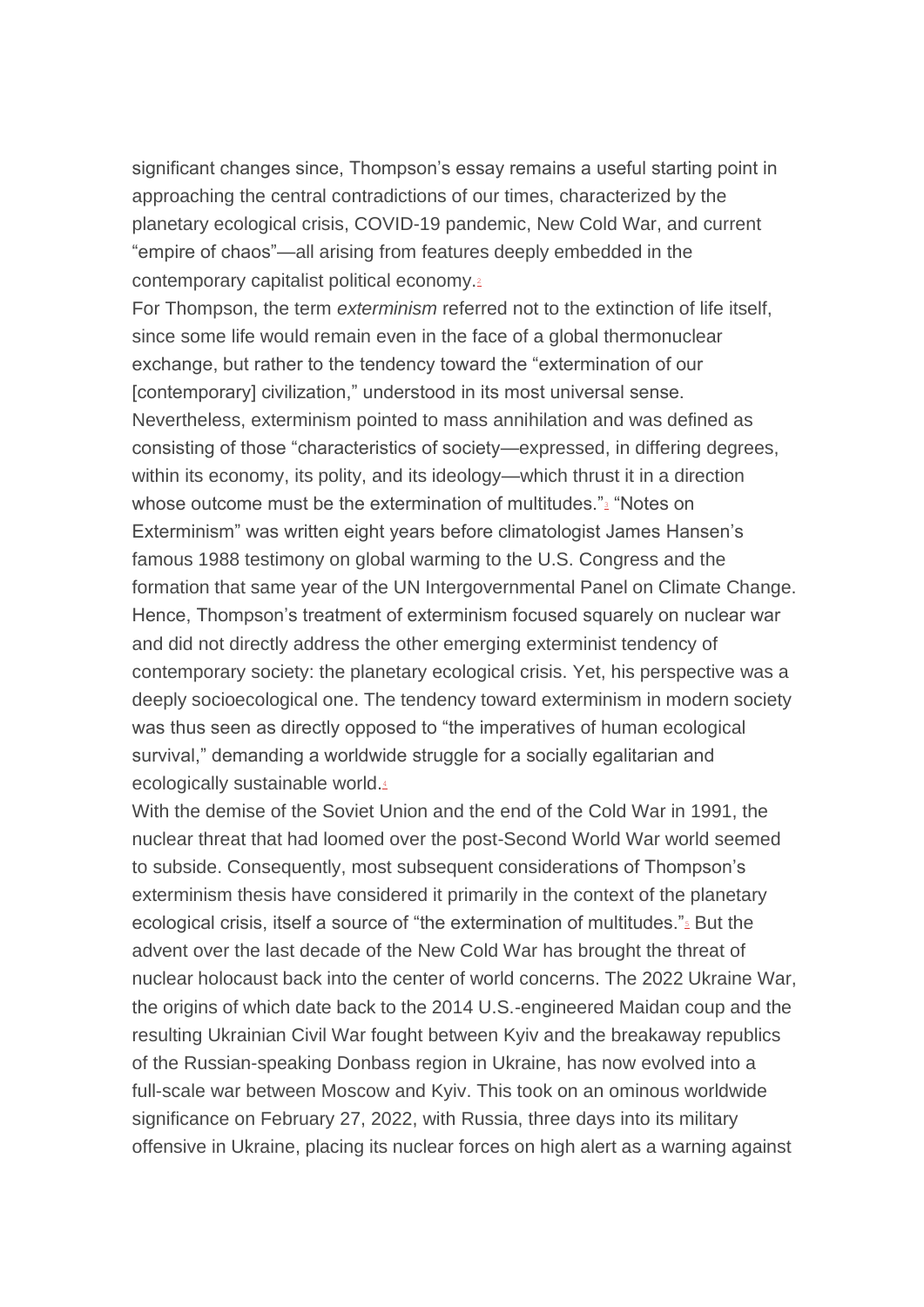a direct NATO intervention in the war, non-nuclear or nuclear[.](https://monthlyreview.org/2022/05/01/notes-on-exterminism-for-the-twenty-first-century-ecology-and-peace-movements/?mc_cid=beb9d68d23&mc_eid=56eec46408#en6) The potential for a global thermonuclear war between the leading nuclear powers is now greater than at any time in the post-Cold War world.

It is necessary therefore to address these dual exterminist tendencies: both the planetary ecological crisis (including not only climate change but also the crossing of other key planetary boundaries defining the earth as a safe home for humanity) and the growing threat of global nuclear annihilation. But in approaching the dialectical interconnections between these two global existential threats, emphasis must be placed today on updating the historical understanding of the thrust toward nuclear exterminism as it metamorphosed in the decades of U.S. unipolar power, while the world's attention was directed elsewhere. How is it that the threat of global thermonuclear war is once again hanging over the globe, three decades after the end of the Cold War and at a time when the risk of irreversible climate change looms on the horizon? What approaches need to be adopted within the peace and environmental movements to counter these interrelated global existential threats? To answer these questions, it is important to address such issues as the nuclear winter controversy, the counterforce doctrine, and the U.S. quest for global nuclear supremacy. Only then can we perceive the full dimensions of the global existential threats imposed by today's catastrophe capitalism.

### **Nuclear Winter**

In 1983, in the midst of the nuclear buildup of the Ronald Reagan administration, associated with the Strategic Defense Initiative (better known as Star Wars) and the growing threat of nuclear Armageddon, teams of atmospheric scientists in both the United States and the Soviet Union produced models, appearing in the major scientific journals, predicting that a nuclear war would lead to a "nuclear winter." The outcome of a global thermonuclear exchange resulting in megafires in a hundred or more cities, it was discovered, could enormously reduce the average temperature of the earth by pushing soot and smoke into the atmosphere and blocking solar radiation. The climate would be altered much more abruptly and in the opposite direction from global warming, introducing a rapid global cooling causing global (or at least hemispheric) temperatures to drop by several degrees or even "several tens of degrees" Celsius in a matter of a month, with horrific consequences for life on Earth. Thus, although hundreds of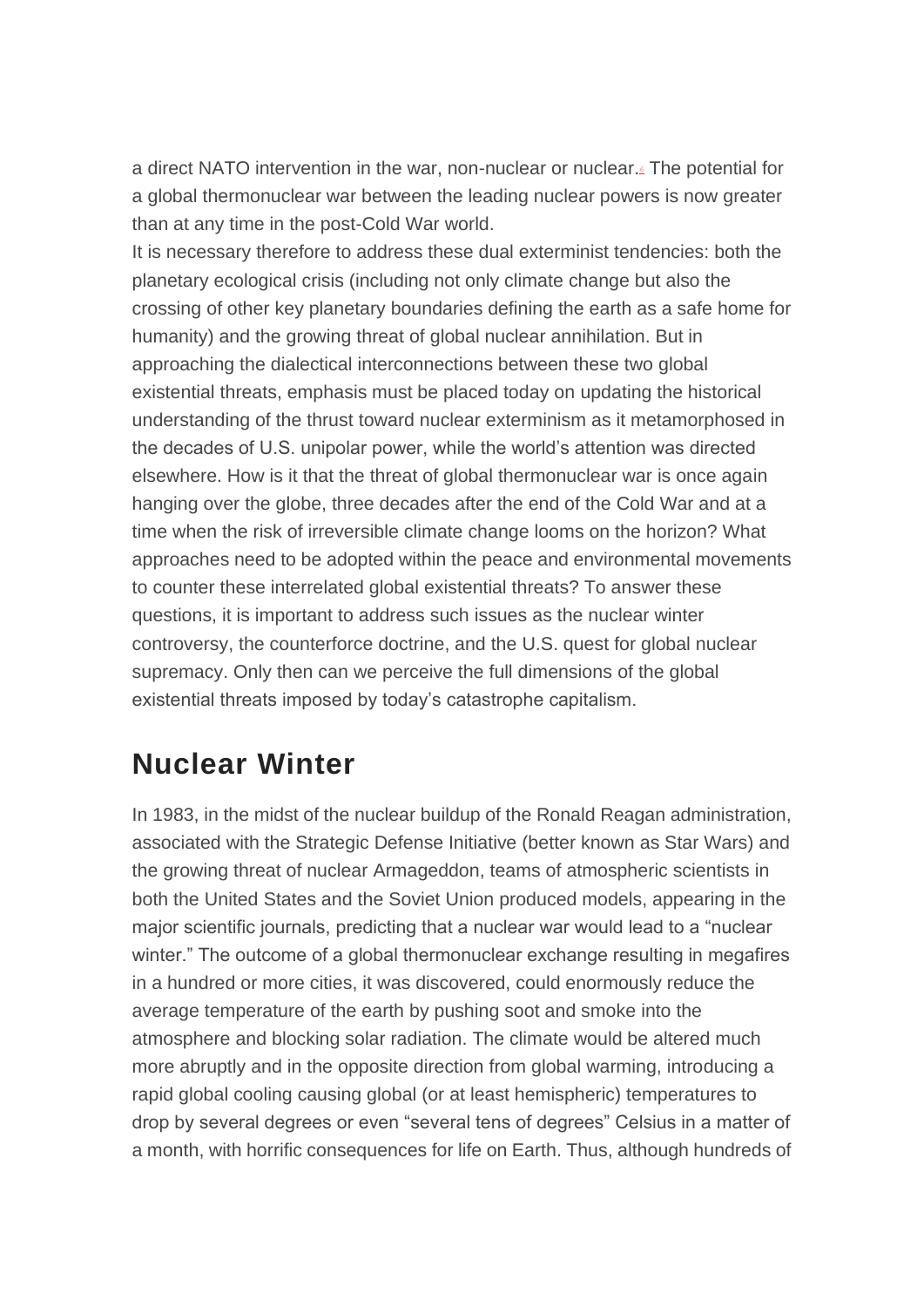millions, perhaps even a billion or more people, would be killed by the *direct* effects of a global thermonuclear exchange, the *indirect* effects would be far worse, annihilating most people on the planet, even those not caught up in the direct effects of nuclear firebombs, via starvation. The nuclear winter thesis had a powerful effect on the nuclear arms race that was then occurring and played a role in getting the U.S. and Soviet governments to pull back from the brink<sup>7</sup>

The nuclear winter model, however, was seen within the power elite in the United States as a direct attack on the nuclear armaments industry and the Pentagon, aimed at the Star Wars program in particular. It therefore led to one of the biggest scientific controversies of all time, although the controversy was more political than scientific, since the scientific results were never really in doubt. Although claims were made that the initial nuclear winter models from NASA scientists were too simple, and studies were produced pointing to effects less extreme than originally envisioned—"nuclear autumn" rather than nuclear winter—the nuclear winter thesis was validated again and again by scientific models[.](https://monthlyreview.org/2022/05/01/notes-on-exterminism-for-the-twenty-first-century-ecology-and-peace-movements/?mc_cid=beb9d68d23&mc_eid=56eec46408#en8)<sup>8</sup>

Nevertheless, if the initial response of the public and political leaders to the nuclear winter studies helped to create a powerful movement to dismantle nuclear weapons, contributing to nuclear arms control and the end of the Cold War, this was soon countered by powerful military, political, and economic interests behind the U.S. nuclear war machine. Thus, the corporate media together with political forces launched various campaigns meant to discredit the nuclear winter thesis[.](https://monthlyreview.org/2022/05/01/notes-on-exterminism-for-the-twenty-first-century-ecology-and-peace-movements/?mc_cid=beb9d68d23&mc_eid=56eec46408#en9)<sup>9</sup> In 2000, the popular science magazine *Discover* went so far as to list nuclear winter as one of its "Twenty Greatest Scientific Blunders in the Last 20 Years." Yet, the most that *Discover* could claim in this respect was that the key scientists behind the most influential nuclear winter study in the 1980s had pulled back by 1990, claiming that the average temperature reduction as a result of a global nuclear exchange was estimated to be somewhat smaller than originally conceived and would at most constitute a 36°F (20°C) *drop* in average temperature in the Northern Hemisphere. This, however, remained apocalyptic on a planetary level.<sup>[10](https://monthlyreview.org/2022/05/01/notes-on-exterminism-for-the-twenty-first-century-ecology-and-peace-movements/?mc_cid=beb9d68d23&mc_eid=56eec46408#en10)</sup>

In one of the greatest instances of denialism in the history of science, surpassing even the denial of climate change, these scientific findings on nuclear winter were widely rejected out of hand within the public sphere and within the military, based on the charge that the original estimate had somehow been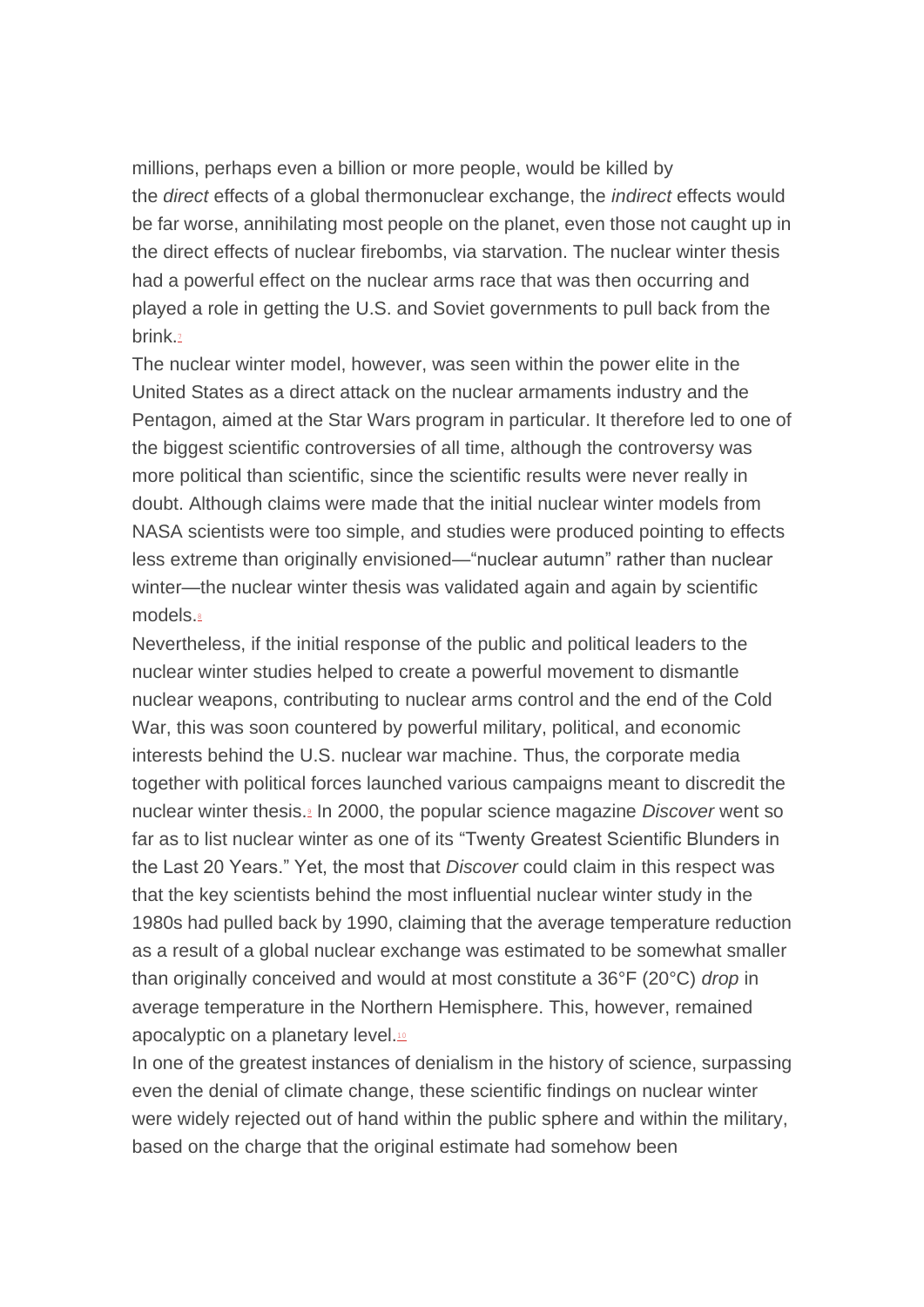"exaggerated." The exaggeration charge was then used in ruling circles for decades down to the present to downplay the full effects of nuclear war. In the case of Pentagon capitalism, such denial was clearly motivated by the reality that, if the scientific results on nuclear winter were allowed to stand, the strategic planning aimed at fighting a "winnable" nuclear war, or at least one in which one's own side would "prevail," would be senseless. Once the atmospheric effects were considered, the global devastation could not be confined to a particular nuclear theater, but the devastating effects would, within several years of the global thermonuclear exchange, destroy all but a tiny fraction of the population of the earth, going beyond what was even envisioned by mutual assured destruction (MAD).

In some ways, the devastating effects of nuclear war had always been downplayed by the nuclear planners. As Daniel Ellsberg points out in *The Doomsday Machine*, the "estimates of fatalities" from all-out nuclear warfare provided by U.S. strategic analysts were a "fantastic underestimate" from the start, "even before the discovery of nuclear winter," since they deliberately omitted the firestorms in cities resulting from nuclear blasts, the largest impact on the overall urban population, on the questionable grounds that the level of devastation was too difficult to estimate.[11](https://monthlyreview.org/2022/05/01/notes-on-exterminism-for-the-twenty-first-century-ecology-and-peace-movements/?mc_cid=beb9d68d23&mc_eid=56eec46408#en11) As Ellsberg writes:

Yet even in the sixties the firestorms caused by thermonuclear weapons were known to be predictably the *largest* production of fatalities in a nuclear war. Moreover, what no one would recognize…[until the first nuclear winter studies emerged some twenty-one years after the Cuban Missile Crisis] were the indirect effects of our planned first strike that gravely threatened the other two thirds of humanity. These effects arose from another neglected consequence of our attacks on cities: smoke. In effect, in ignoring fire the [Joint] Chiefs [of Staff] and their planners ignored that where there's fire there's smoke. But what is dangerous to our survival is not the smoke from ordinary fires, even very large ones—smoke that remained in the lower atmosphere and soon would be rained out—but smoke propelled into the upper atmosphere from the *firestorms* that our nuclear weapons were sure to create in the cities we targeted.

Ferocious updrafts from these multiple firestorms would loft millions of tons of smoke and soot into the stratosphere, which would not be rained out and would quickly encircle the globe, forming a blanket blocking most sunlight around the earth for a decade or more. This would reduce sunlight and lower temperatures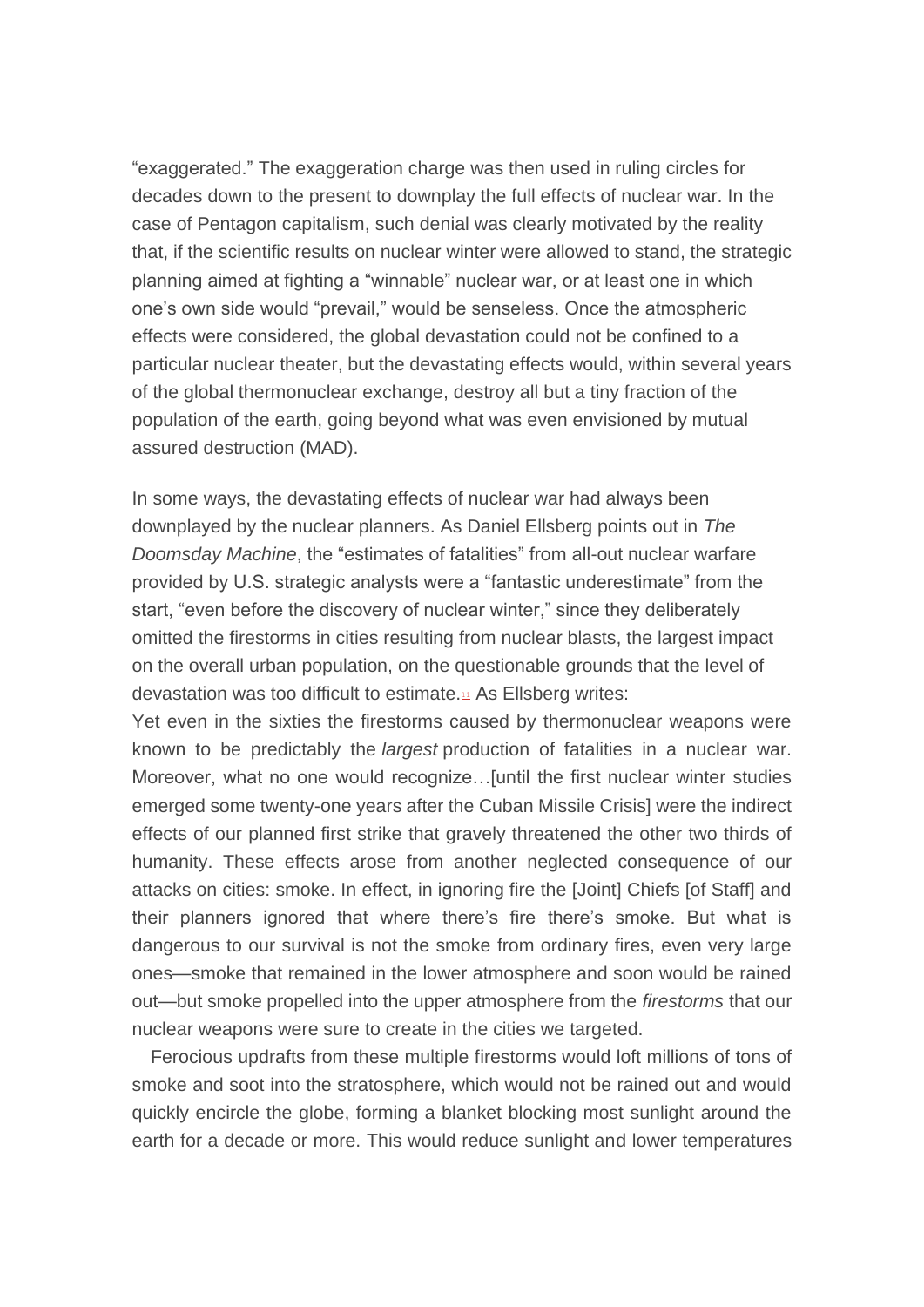worldwide to a point that it would eliminate all harvests and starve to death—not all but nearly all—humans (and other animals that depend on vegetation for food). The population of the southern hemisphere—spared nearly all direct effects from nuclear explosions, even from fallout—would be nearly annihilated, as would that of Eurasia (which the Joint Chiefs already foresaw, from direct effects), Africa and North America[.](https://monthlyreview.org/2022/05/01/notes-on-exterminism-for-the-twenty-first-century-ecology-and-peace-movements/?mc_cid=beb9d68d23&mc_eid=56eec46408#en12)<sup>12</sup>

Worse than the original pushback against the nuclear winter thesis, according to Ellsberg, writing in 2017, was the fact that, over the decades that followed, nuclear planners in the United States and Russia have "*continued* to include 'options' for detonating hundreds of nuclear explosions near cities, which would loft enough soot and smoke into the upper stratosphere to lead [via nuclear winter] to death by starvation of nearly everyone on earth, including, after all, ourselves.["](https://monthlyreview.org/2022/05/01/notes-on-exterminism-for-the-twenty-first-century-ecology-and-peace-movements/?mc_cid=beb9d68d23&mc_eid=56eec46408#en13)<sup>13</sup>

This denialism built into the Doomsday Machine—or the thrust to exterminism entrenched in Pentagon capitalism—is all the more significant given that not only were the original nuclear winter studies never disproven, but twenty-first-century nuclear winter studies, based on computer models more sophisticated than those of the early 1980s, have gone on to show that nuclear winter can be set off at lower levels of nuclear exchange than envisioned in the original models.<sup>[14](https://monthlyreview.org/2022/05/01/notes-on-exterminism-for-the-twenty-first-century-ecology-and-peace-movements/?mc_cid=beb9d68d23&mc_eid=56eec46408#en14)</sup> The importance of these new studies is symbolized by *Discover* magazine, which in 2007, only seven years after it had included nuclear winter in its list of the twenty "greatest scientific blunders" of the previous two decades, carried an article on **"The Return of Nuclear Winter," essentially repudiating its earlier piece.** The most recent studies, motivated in part by nuclear proliferation, demonstrated that a hypothetical nuclear war between India and Pakistan fought with one hundred fifteen megaton (Hiroshima-sized) atomic bombs could produce direct fatalities comparable to all deaths in the Second World War. However, the long-term effect would be global famine. The atomic explosions would immediately ignite firestorms of three to five square miles. Burning cities would release some five million tons of smoke into the stratosphere, circling the earth within two weeks, which could not be removed by rainfall and might remain for more than a decade. By blocking sunlight, it would decrease food production globally by 20 to 40 percent. The stratospheric smoke layer would absorb warming sunlight, heating the smoke to temperatures near water's boiling point, resulting in an ozone layer reduction of 20 to 50 percent near populated areas and generating UV-B increases unprecedented in human history, such that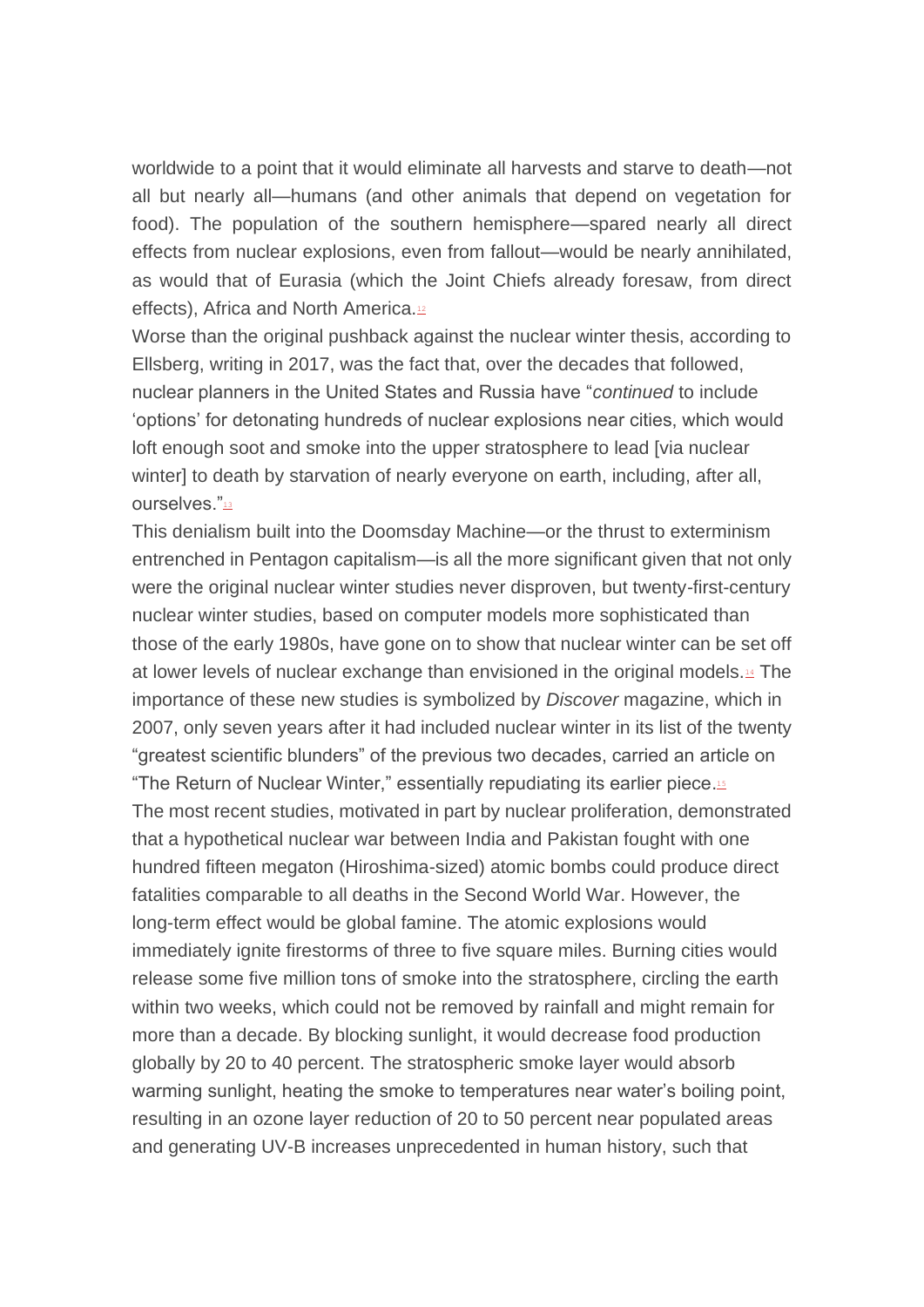fair-skinned individuals could get severe sunburns in around six minutes and levels of skin cancer would go off the charts. Meanwhile, it is estimated that up to 2 billion people would die of famine. $16$ 

The new series of nuclear winter studies, published in major peer-reviewed scientific journals, beginning in 2007 and continuing to the present, however, did not stop there. They also looked at what would happen if there were a global thermonuclear exchange involving the five leading nuclear powers: the United States, Russia, China, France, and United Kingdom. The United States and Russia alone, accounting for most of the world's nuclear arsenal, have thousands of strategic nuclear weapons with an explosive power ranging from seven to eighty times that of the Hiroshima bomb (although some thermonuclear weapons developed in the 1950s and '60s were a thousand times as powerful as the atom bomb). A single strategic nuclear weapon hitting a city will ignite a firestorm covering a surface area of 90 to 152 square miles. Scientists calculated that the fires from a full-scale global thermonuclear exchange would propel into the stratosphere 150 to 180 million tons of black carbon soot and smoke that would remain for twenty to thirty years and would prevent up to 70 percent of solar energy from reaching the Northern Hemisphere and up to 35 percent with respect to the Southern Hemisphere. The noonday sun would end up looking like a full moon at midnight. Global average temperatures would fall below freezing every day for one or two years, or even longer, in the main agricultural regions of the Northern Hemisphere. Average temperatures would dip below those experienced in the last Ice Age. The growing seasons of agricultural areas would disappear for more than a decade, while rainfall would decrease by up to 90 percent[.](https://monthlyreview.org/2022/05/01/notes-on-exterminism-for-the-twenty-first-century-ecology-and-peace-movements/?mc_cid=beb9d68d23&mc_eid=56eec46408#en17) Most of the human population would die of starvation.<sup>17</sup>

In his 1960 book *On Thermonuclear War*, RAND Corporation physicist Herman Kahn presented the notion of the "doomsday machine" that would, in the event of a nuclear war, kill everyone on Earth.[18](https://monthlyreview.org/2022/05/01/notes-on-exterminism-for-the-twenty-first-century-ecology-and-peace-movements/?mc_cid=beb9d68d23&mc_eid=56eec46408#en18) Kahn did not actually advocate building such a machine, nor did he contend that either the United States or the Soviet Union had done so or were then seeking to do so. He merely suggested that a mechanism that would ensure no survivability from nuclear war would be a cheap alternative with which to achieve complete and irrevocable deterrence on all sides and take nuclear warfare off the table. Set against Kahn's analysis, as Ellsberg, himself a former nuclear strategist, has remarked—in line with scientists Carl Sagan and Richard Turco who helped develop the nuclear winter model—today's strategic arsenals in the hands of the dominant nuclear powers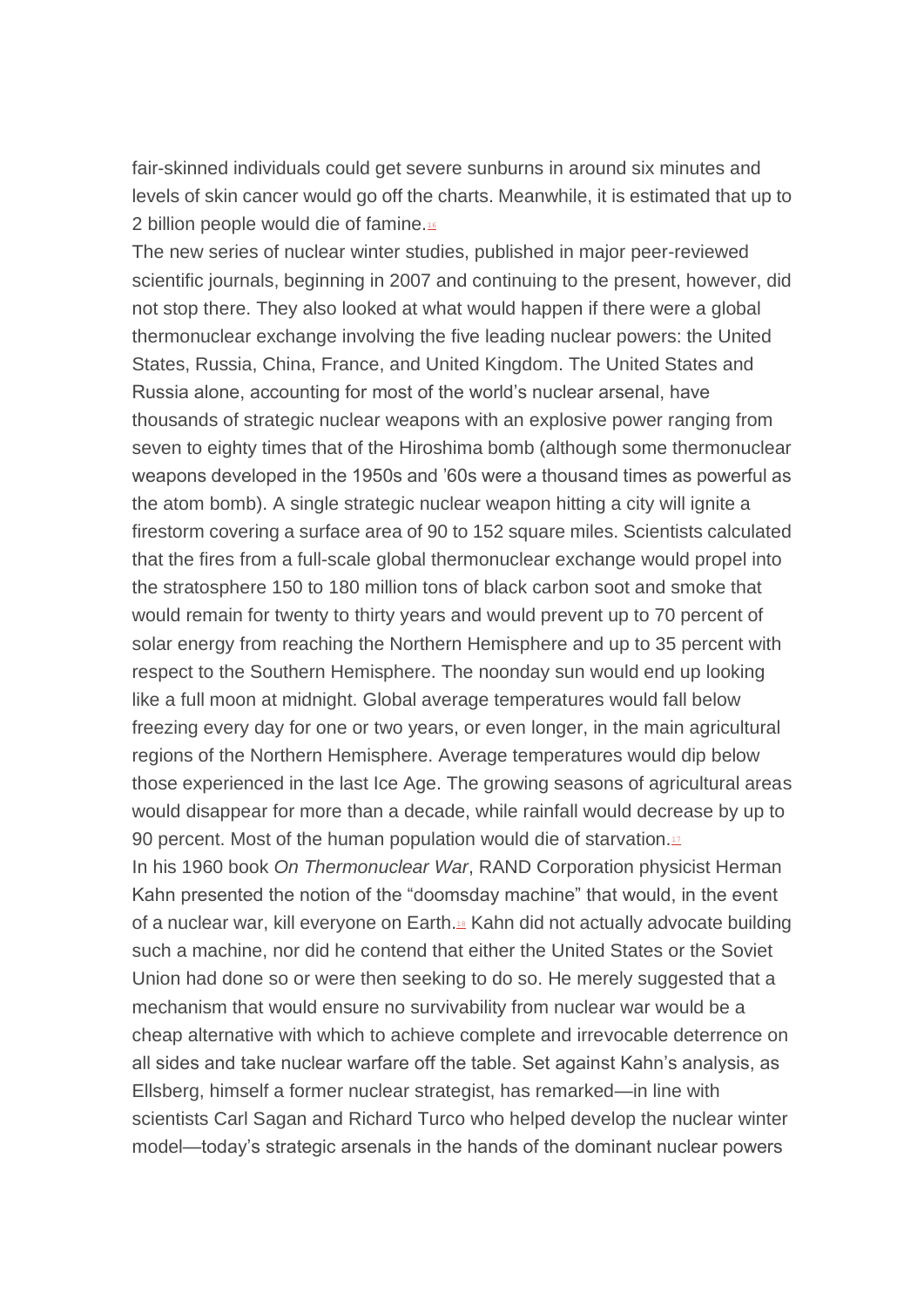constitute an actual doomsday machine. Once set in motion, the doomsday machine would almost certainly annihilate directly or indirectly most of the population on the planet.[19](https://monthlyreview.org/2022/05/01/notes-on-exterminism-for-the-twenty-first-century-ecology-and-peace-movements/?mc_cid=beb9d68d23&mc_eid=56eec46408#en19)

### **Counterforce and the U.S. Drive to Nuclear Primacy**

From the 1960s, when Moscow achieved rough nuclear parity with Washington, until the demise of the Soviet Union, the dominant nuclear strategy during the Cold War between the United States and the Soviet Union was based on the notion of MAD. Nuclear parity translates into MAD, usually seen as utter devastation on both sides, including the deaths of hundreds of millions of people. However, as nuclear winter studies indicate, the consequences of an all-out nuclear war would go far beyond even this, extending to the destruction of almost all human life (as well as most other species) on the entire planet. Still, ignoring the nuclear winter warnings, the United States, with far more resources than the Soviet Union, sought to transcend MAD in the direction of U.S. "nuclear primacy," so as to restore the level of U.S. nuclear preeminence of the early Cold War years. *Nuclear primacy*, as opposed to *nuclear parity*, means "eliminating the possibility of a retaliatory strike," and thus is also referred to as "first strike capability." $20$  In this respect, it is significant that Washington's official defense posture has consistently included the possibility of the United States carrying out a first strike nuclear attack on nuclear or non-nuclear states.

In addition to introducing the doomsday machine concept, Kahn, as one of the leading U.S. strategic planners, also coined the key

terms *countervalue* and *counterforce*. [21](https://monthlyreview.org/2022/05/01/notes-on-exterminism-for-the-twenty-first-century-ecology-and-peace-movements/?mc_cid=beb9d68d23&mc_eid=56eec46408#en21) *Countervalue* refers to the targeting of enemy's cities, civilian population, and economy, aimed at complete annihilation, thus leading to MAD. *Counterforce*, in contrast, refers to the targeting of the enemy's nuclear weapons facilities to prevent retaliation.

When the counterforce strategy was originally introduced by U.S. defense secretary Robert McNamara in the John F. Kennedy administration, it was seen as a "no cities" strategy that would attack the opponent's nuclear weapons rather than civilian populations, and it has sometimes been fallaciously justified in those terms since. McNamara, however, soon realized the flaws in the counterforce strategy, namely that it provokes a nuclear arms race directed at achieving (or denying) nuclear primacy. Moreover, the notion that a "preemptive"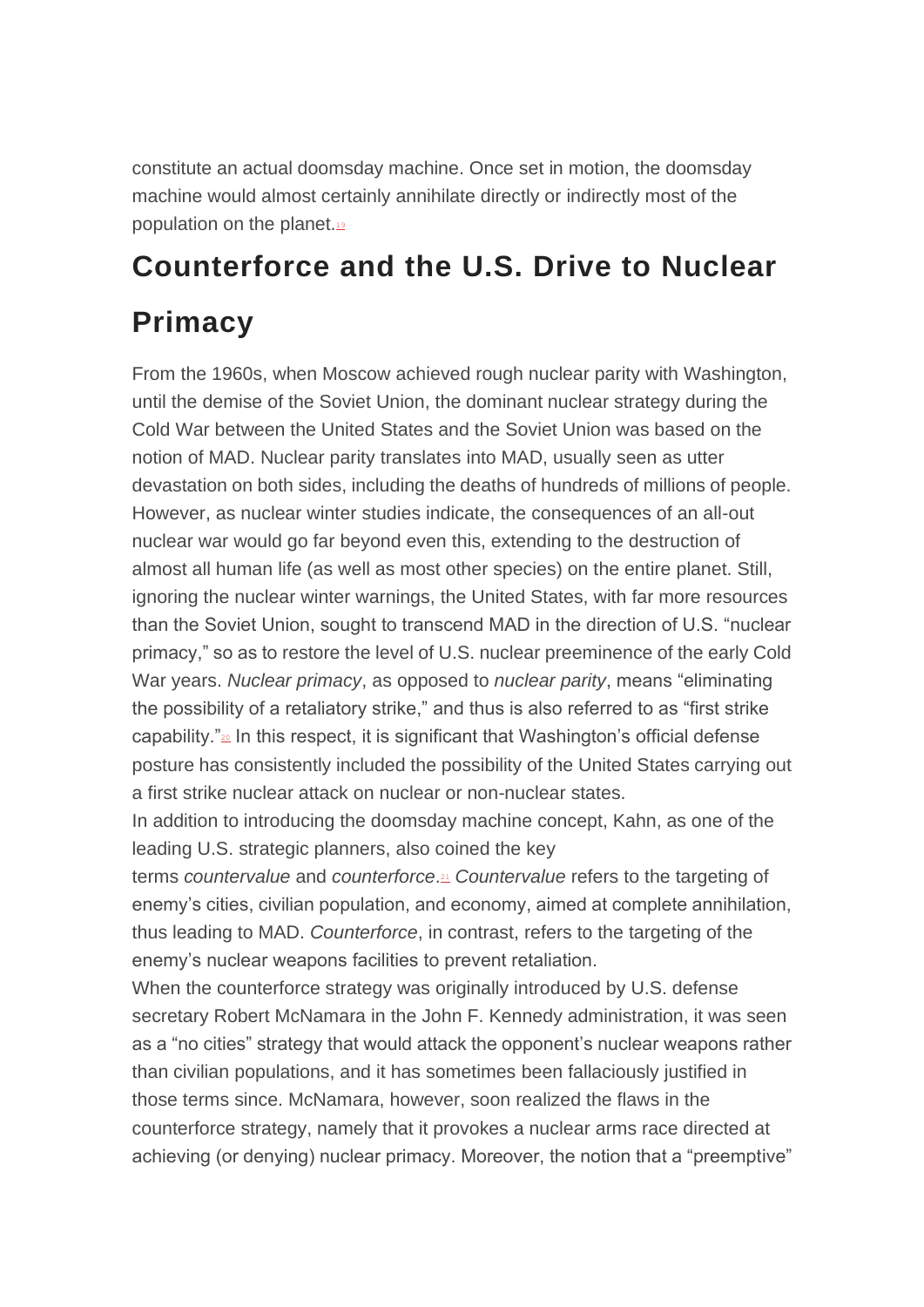counterforce strike did not involve attacks on cities was incorrect from that start, as targets included nuclear command centers in cities. He therefore abandoned the effort shortly after, in favor of a nuclear strategy based on MAD, which he saw as the only true approach to nuclear deterrence. $22$ 

This U.S. nuclear strategy for most of the 1960s and '70s was characterized by the acceptance of rough nuclear parity with the Soviet Union and thus of MAD. This broke down in the final year of the Jimmy Carter administration. In 1979, Washington strong-armed NATO into allowing the siting in Europe of nuclear-armed cruise and Pershing II missiles, both counterforce weapons aimed at the Soviet nuclear arsenal, a decision that ignited the European antinuclear movement.<sup>[23](https://monthlyreview.org/2022/05/01/notes-on-exterminism-for-the-twenty-first-century-ecology-and-peace-movements/?mc_cid=beb9d68d23&mc_eid=56eec46408#en23)</sup> In the subsequent U.S. administration under Ronald Reagan, Washington adopted the counterforce strategy in full force.<sup>[24](https://monthlyreview.org/2022/05/01/notes-on-exterminism-for-the-twenty-first-century-ecology-and-peace-movements/?mc_cid=beb9d68d23&mc_eid=56eec46408#en24)</sup> The Reagan administration introduced Star Wars, aimed at the development of a comprehensive antiballistic missile system capable of defending the U.S. homeland, subsequently abandoned as impractical, but leading to other antiballistic missile systems in later administrations.[25](https://monthlyreview.org/2022/05/01/notes-on-exterminism-for-the-twenty-first-century-ecology-and-peace-movements/?mc_cid=beb9d68d23&mc_eid=56eec46408#en25) In addition, the United States in the Reagan administration pushed the MX (later Peacemaker) missile, viewed as a counterforce weapon able to destroy the Soviet missiles before they were launched. All of these weapons threatened the "decapitation" of Soviet forces in a first attack and the ability through antiballistic missile systems to intercept what few Soviet missiles survived.<sup>[26](https://monthlyreview.org/2022/05/01/notes-on-exterminism-for-the-twenty-first-century-ecology-and-peace-movements/?mc_cid=beb9d68d23&mc_eid=56eec46408#en26)</sup> Counterforce weapons required greater accuracy since they were no longer conceived as city-busters as in "countervalue" attacks, but rather as precision targeting of hardened missile silos, mobile land-based missiles, nuclear submarines, and command-and-control centers. It was here, in counterforce weapons, that the United States had a technological advantage.

It was this major nuclear arms buildup beginning in 1979, with the planned deployment in Europe of missile delivery systems carrying nuclear warheads, that generated the great nuclear war protests of the 1980s in Europe and North America and Thompson's critique of exterminism, as well as the scientific research into nuclear winter. Nevertheless, today, more than four decades later, in the words of Janne Nolan of the Arms Control Association, "counterforce remains the sacrosanct principle of American nuclear strategy," aimed at nuclear primacy.<sup>[27](https://monthlyreview.org/2022/05/01/notes-on-exterminism-for-the-twenty-first-century-ecology-and-peace-movements/?mc_cid=beb9d68d23&mc_eid=56eec46408#en27)</sup>

With the dissolution of the Soviet Union in 1991 and the end of the Cold War, Washington immediately commenced, beginning with the February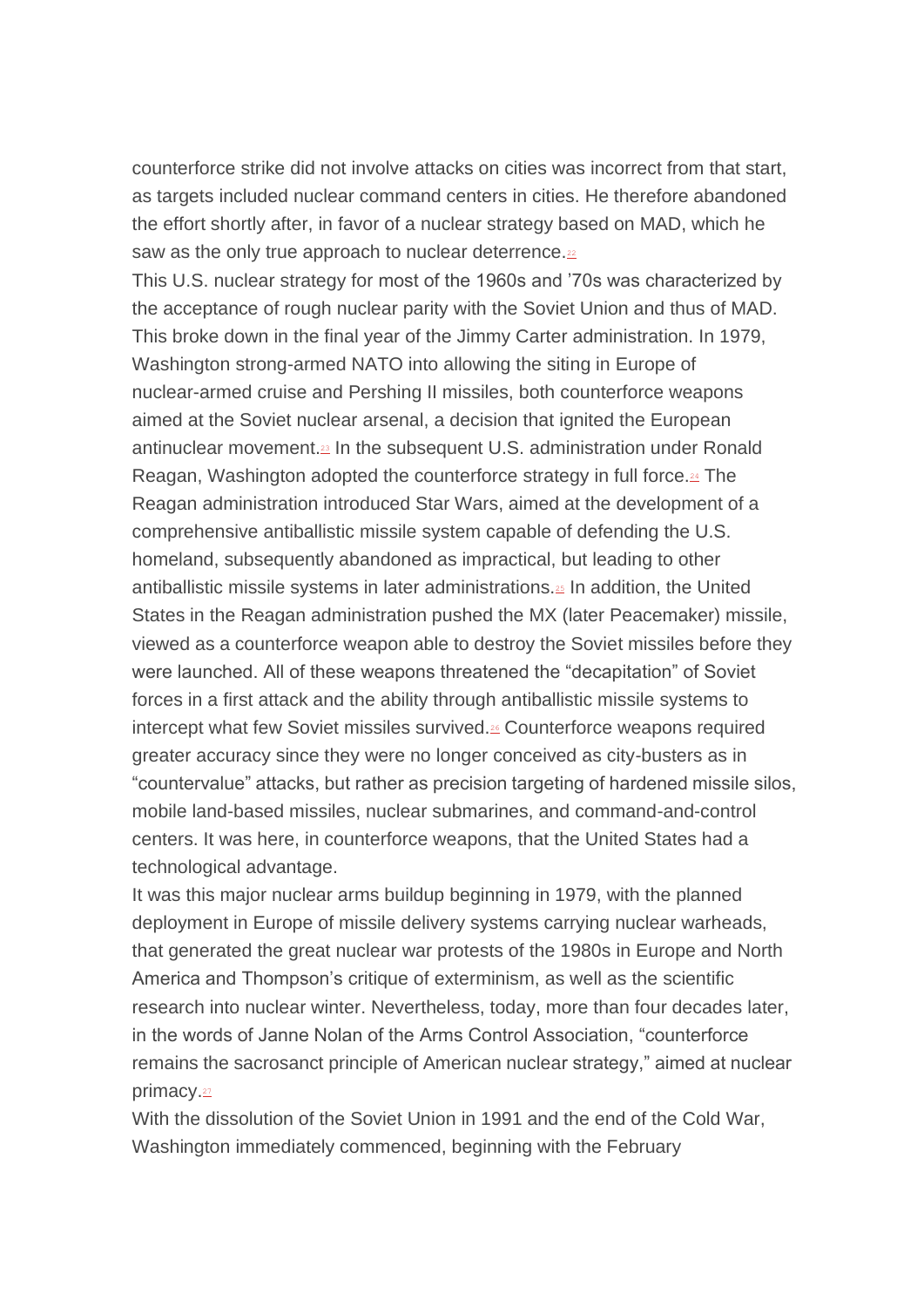1992 *Defense Policy Guidance* issued by undersecretary of defense Paul Wolfowitz in 1992, the process of translating its new unipolar position into a vision of permanent U.S. supremacy over the entire globe[.](https://monthlyreview.org/2022/05/01/notes-on-exterminism-for-the-twenty-first-century-ecology-and-peace-movements/?mc_cid=beb9d68d23&mc_eid=56eec46408#en28)<sup>28</sup> This was to be enacted through a geopolitical expansion of the areas of Western dominance to areas formerly part of the Soviet Union or within its sphere of influence, in order to thwart the reemergence of Russia as a great power. At the same time, in a climate of nuclear disarmament and with the deterioration of the Russian nuclear force under Boris Yeltsin, the United States sought to "modernize" its nuclear weapons, replacing existing weapons with more technologically advanced strategic weaponry, with the object not of enhancing deterrence, but rather of achieving nuclear primacy.<sup>[29](https://monthlyreview.org/2022/05/01/notes-on-exterminism-for-the-twenty-first-century-ecology-and-peace-movements/?mc_cid=beb9d68d23&mc_eid=56eec46408#en29)</sup>

The U.S. pursuit of nuclear primacy in the post-Cold War world by continuing to promote counterforce weapons was known as the "maximalist" strategy in the debates over nuclear policy at the time, and was opposed by those who advocated a "minimalist" strategy simply relying on MAD. In the end, the maximalists won, and the New World Order came to be defined by both the enlargement of NATO, with Ukraine seen as the ultimate geopolitical and strategic pivot, and by the U.S. pursuit of a maximalist goal of absolute nuclear dominance and first strike capability[.](https://monthlyreview.org/2022/05/01/notes-on-exterminism-for-the-twenty-first-century-ecology-and-peace-movements/?mc_cid=beb9d68d23&mc_eid=56eec46408#en30)<sup>30</sup>

In 2006, Keir A. Lieber and Daryl G. Press published a landmark article, "The Rise of U.S. Nuclear Primacy," in *Foreign Affairs*, the flagship journal of the Council of Foreign Relations. In their article, Lieber and Press argued that the United States was "on the verge of attaining nuclear primacy," or first strike capability, and that this had been its aim since at least the end of the Cold War. As they put it, "the weight of evidence suggests that Washington is, in fact, deliberately seeking nuclear primacy."<sup>[31](https://monthlyreview.org/2022/05/01/notes-on-exterminism-for-the-twenty-first-century-ecology-and-peace-movements/?mc_cid=beb9d68d23&mc_eid=56eec46408#en31)</sup>

What placed such first strike capability seemingly within Washington's reach was the new nuclear weaponry, associated with nuclear modernization, which, if anything, accelerated after the Cold War. Weapons such as nuclear-armed cruise missiles, nuclear submarines able to fire their missiles near the shore, and low-flying B-52 stealth bombers carrying both nuclear armed cruise missiles and nuclear gravity bombs could more effectively penetrate Russian or Chinese defenses. More accurate intercontinental ballistic missiles could fully eliminate hardened missile silos. Improved surveillance could allow for the tracking and destruction of mobile-land based missiles and nuclear submarines. Meanwhile, the more accurate Trident II D-5 missiles being introduced on U.S. nuclear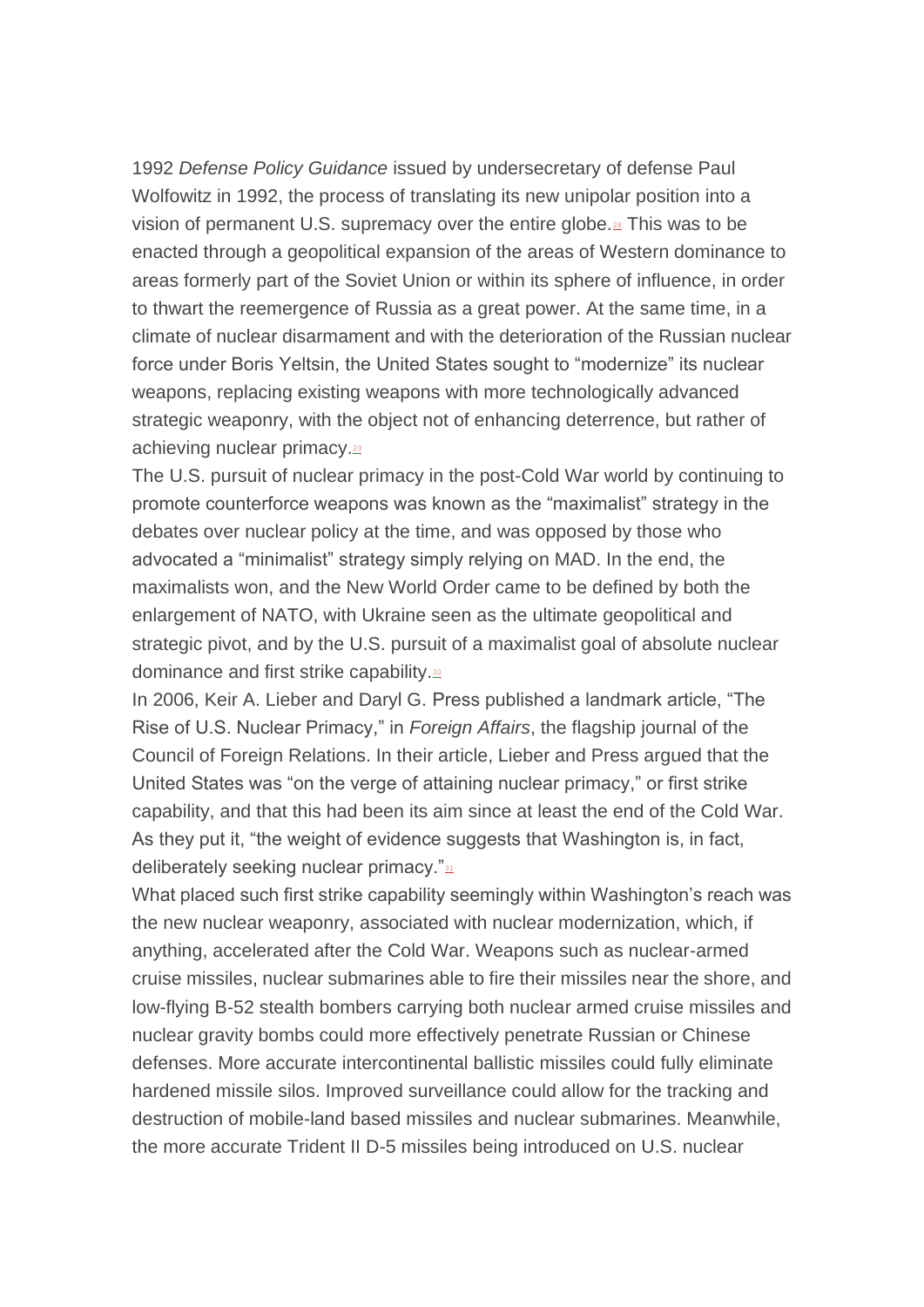submarines carried larger-vield warheads to use on hardened silos. More advanced remote sensing technology in which the United States has had the lead has greatly enhanced its ability to detect mobile land-based missiles and nuclear submarines. The ability to target the satellites of other nuclear powers could weaken or eliminate their nuclear missile delivery capacity[.](https://monthlyreview.org/2022/05/01/notes-on-exterminism-for-the-twenty-first-century-ecology-and-peace-movements/?mc_cid=beb9d68d23&mc_eid=56eec46408#en32)<sup>32</sup> The siting of strategic weapons in countries recently admitted to NATO and near or on Russian borders—the Aegis ballistic missile defense facilities that the United States established in Poland and Romania are also potential offensive weapons capable of launching nuclear-armed tomahawk cruise missiles—would serve to enhance the speed with which nuclear weapons could strike Moscow and other Russian targets, giving the Kremlin no time to react.<sup>[33](https://monthlyreview.org/2022/05/01/notes-on-exterminism-for-the-twenty-first-century-ecology-and-peace-movements/?mc_cid=beb9d68d23&mc_eid=56eec46408#en33)</sup> Nuclear missile defense facilities, mainly useful in the case of countering retaliation to a first strike by the United States, could shoot down the limited number of missiles that had survived on the other side. (Such "missile defense systems" would be ineffective in the face of a first attack by the other side since they would be overwhelmed by the sheer number of missiles and decoys.) In recent decades, the United States has developed large numbers of high-precision, *non-nuclear* aerospace weapons to be used in a counterforce strike aimed at enemy missiles or command-and-control facilities that, due to precision targeting based on satellites, are comparable to nuclear weapons in their counterforce effects[.](https://monthlyreview.org/2022/05/01/notes-on-exterminism-for-the-twenty-first-century-ecology-and-peace-movements/?mc_cid=beb9d68d23&mc_eid=56eec46408#en34)<sup>34</sup> According to Lieber and Press, writing in 2006, "the odds that Beijing will acquire a survivable nuclear deterrent in the next decade are slim," while the survivability of the Russian deterrent was in question. "What our analysis suggests is profound: Russia's leaders can no longer count on a survivable nuclear deterrent." As they wrote, the United States is "seeking primacy in every dimension of modern military technology, both in its conventional arsenal and its nuclear forces," something known as "escalation dominance."<sup>[35](https://monthlyreview.org/2022/05/01/notes-on-exterminism-for-the-twenty-first-century-ecology-and-peace-movements/?mc_cid=beb9d68d23&mc_eid=56eec46408#en35)</sup> The signing of the New START Treaty between the United States and Russia in 2010, while limiting nuclear weapons, did not prevent a race toward modernization of counterforce weapons to destroy the other side's weapons. In fact, the limits on numbers made a counterforce strategy, in which the United States had the upper hand, more feasible, since one of the three primary bases for survivability of a nuclear retaliatory arsenal (along with hardening of land-based missile sites and concealment) is the sheer number and thus redundancy of such weapons.<sup>[36](https://monthlyreview.org/2022/05/01/notes-on-exterminism-for-the-twenty-first-century-ecology-and-peace-movements/?mc_cid=beb9d68d23&mc_eid=56eec46408#en36)</sup> With nuclear primacy as the goal set in Washington, the United States began unilaterally to withdraw from some of the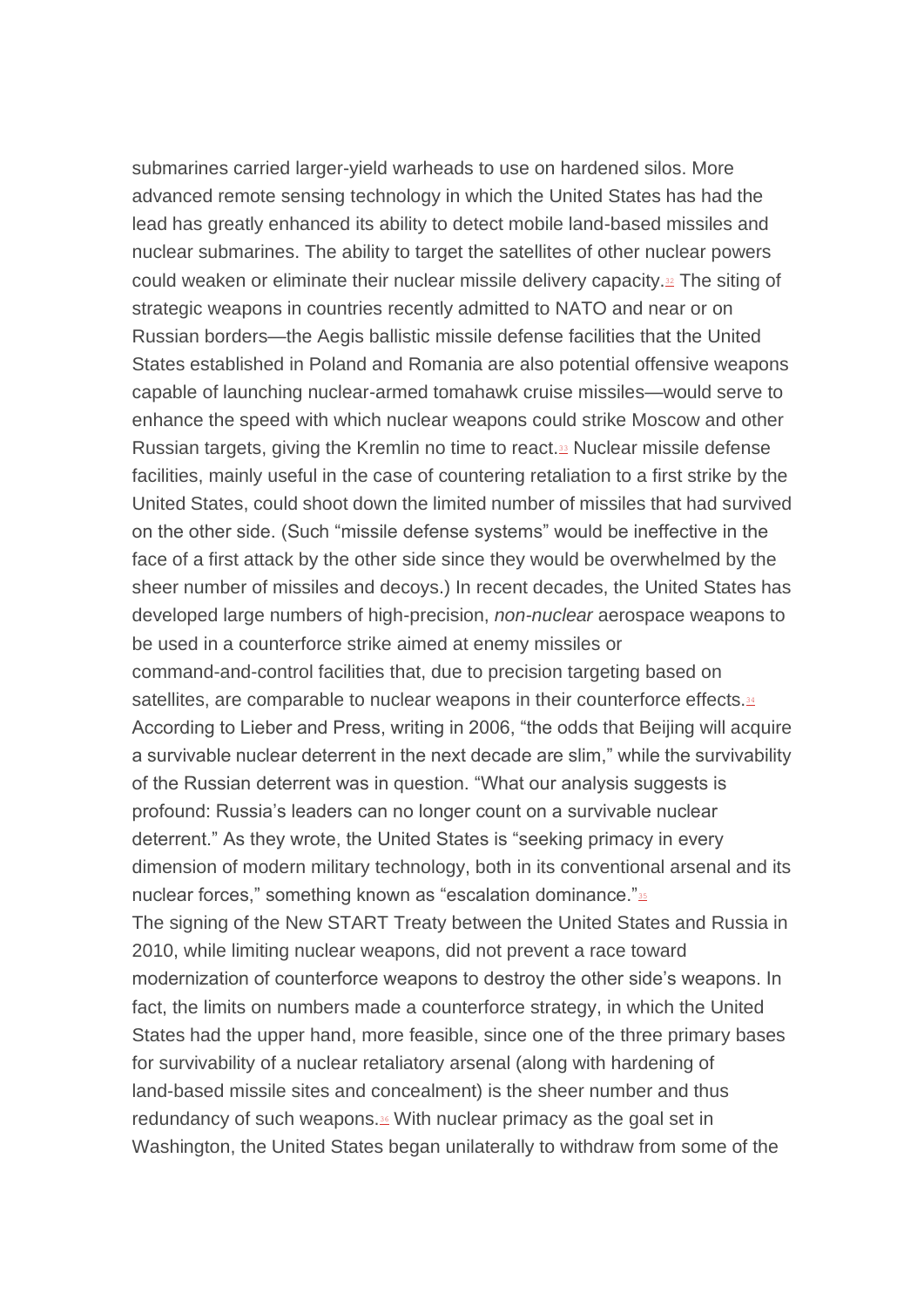main nuclear treaties established in the Cold War. In 2002, under the George W. Bush administration, the United States unilaterally withdrew from some of the Anti-Ballistic Missile Treaty. In 2019, under the Donald Trump administration, Washington withdrew from the Intermediate Nuclear Forces Treaty, claiming that Russia had violated the treaty. In 2020, again under Trump, the United States withdrew from the Open Skies Treaty (which placed limits on reconnaissance flights over other countries), followed by Russia's withdrawal the following year. There is little doubt that withdrawal from these treaties was favorable to Washington in expanding its counterforce options in its quest for nuclear primacy.

Given U.S. pursuit of overall nuclear dominance, Russia has attempted to modernize its nuclear weapon systems over the last two decades, but it is at a distinct disadvantage when compared to the United States with respect to counterforce capability. Its fundamental nuclear strategy is therefore determined by fears of a U.S. first strike that could effectively eliminate its nuclear deterrent and its ability to retaliate. Thus, it has strived to reestablish a credible deterrent. As Cynthia Roberts of the Saltzman Institute of War and Peace at Columbia wrote in "Revelations About Russia's Nuclear Deterrence Strategy" in 2020, Russians perceive further U.S. improvements to strategic forces, both conventional and nuclear, as part of a continuous effort to "stalk Russia's nuclear deterrent" and deny Moscow a viable second-strike option, effectively eliminating its nuclear deterrent altogether, through "decapitation." $32$  While the United States has adopted a *maximum* nuclear "defense" posture of threatening "nuclear first use and phased escalation" in which it retains dominance at every level of escalation, this compares to Russia's approach of "all-out war once deterrence fails" through which it continues to rely primarily on MAD.[38](https://monthlyreview.org/2022/05/01/notes-on-exterminism-for-the-twenty-first-century-ecology-and-peace-movements/?mc_cid=beb9d68d23&mc_eid=56eec46408#en38) However, in recent years, Russia and China have leaped ahead in strategic weapons technology and systems. In order to counter Washington's attempts to develop first strike capability, neutralizing their nuclear deterrents, both Moscow and Beijing have turned to asymmetrical strategic weapons systems designed to neutralize U.S. superiority in missile defense and high-precision targeting. Intercontinental ballistic missiles are vulnerable because, while they reach hypersonic speeds—usually defined as Mach 5, or five times the speed of sound or greater—when they reenter the atmosphere, they follow an arc that constitutes a predictable ballistic path, like a bullet. They thus lack surprise; their targets are predictable, and they can theoretically be intercepted by antiballistic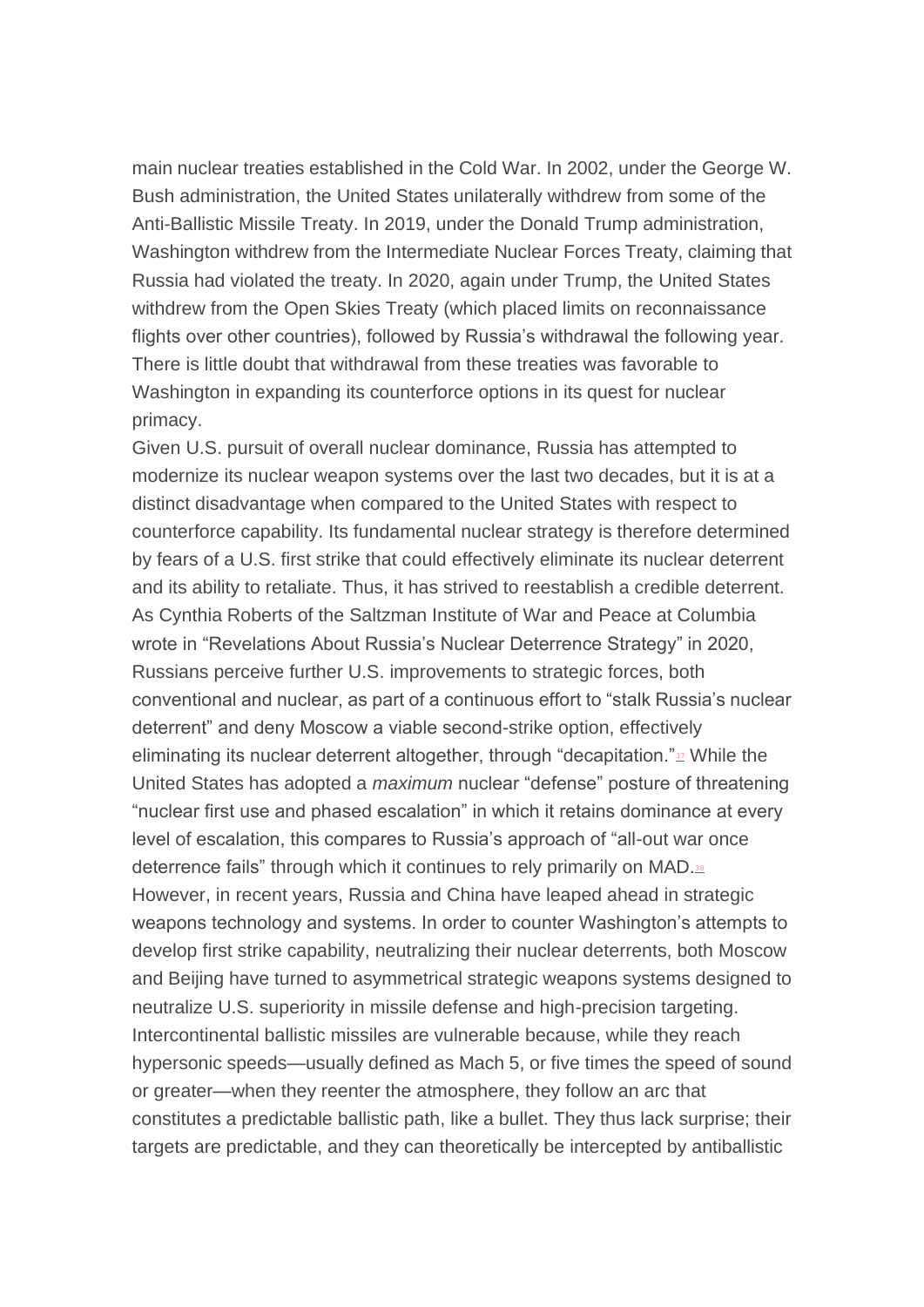missiles. Hardened missile silos housing intercontinental ballistic missiles are also distinct targets, and today are far more vulnerable given U.S. high-precision, satellite-guided missiles, nuclear and non-nuclear. Confronted with these counterforce threats to their basic deterrents, Russia and China have pushed ahead of the United States in developing hypersonic missiles that can maneuver aerodynamically in order to dodge missile defenses and prevent the adversary from knowing the ultimate intended target. Russia has developed a hypersonic missile called the Kinzhal that is reputed to reach Mach 10 or more on its own, and another hypersonic weapon, Avangard, that, boosted by a rocket, can reach the astounding speed of Mach 27. China has a "waverider" hypersonic cruise missile that reaches Mach 6. Borrowing from Chinese folklore, it is referred to as an "assassin's mace," a weapon effective against a much better-armed adversary.<sup>[39](https://monthlyreview.org/2022/05/01/notes-on-exterminism-for-the-twenty-first-century-ecology-and-peace-movements/?mc_cid=beb9d68d23&mc_eid=56eec46408#en39)</sup> Russia and China, meanwhile, have been developing antisatellite "counterspace" weapons designed to remove the U.S. advantage of high-precision nuclear and non-nuclear weapons.[40](https://monthlyreview.org/2022/05/01/notes-on-exterminism-for-the-twenty-first-century-ecology-and-peace-movements/?mc_cid=beb9d68d23&mc_eid=56eec46408#en40)

Though Washington has sought so-called nuclear primacy, it has remained just beyond its grasp, given the technological prowess of the other leading nuclear powers. Moreover, a nuclear arms race spurred by a counterforce strategy is fundamentally irrational, threatening a global thermonuclear conflagration with consequences far greater than even those envisioned by the MAD scenario, with its hundreds of millions of deaths on both sides. Nuclear winter means that, in a global nuclear exchange, *the entire planet* would be engulfed by the smoke and soot circling the stratosphere, killing off almost all of humanity.

Given this reality, the U.S. nuclear posture, which is based on the notion of prevailing in an all-out nuclear war, is particularly dangerous, since it denies the role of firestorms in cities and thereby the effects of smoke lofted up into the upper atmosphere and blotting out most of the rays of the sun. The search for nuclear primacy, therefore, leads from *MAD to madness*. [41](https://monthlyreview.org/2022/05/01/notes-on-exterminism-for-the-twenty-first-century-ecology-and-peace-movements/?mc_cid=beb9d68d23&mc_eid=56eec46408#en41) As Ellsberg writes, "The hope," entertained by U.S. strategic planners—who alone, in their denialism and sense of approaching nuclear primacy, could envision such a possibility—of "successfully avoiding mutual annihilation by a decapitating attack has always been as ill-founded as any other. The realistic conclusion would be that a nuclear exchange between the United States and the Soviets[/Russians] was—and is—virtually certain to be an unmitigated catastrophe, not only for the two parties but for the world," triggering nuclear winter and "global omnicide." $42$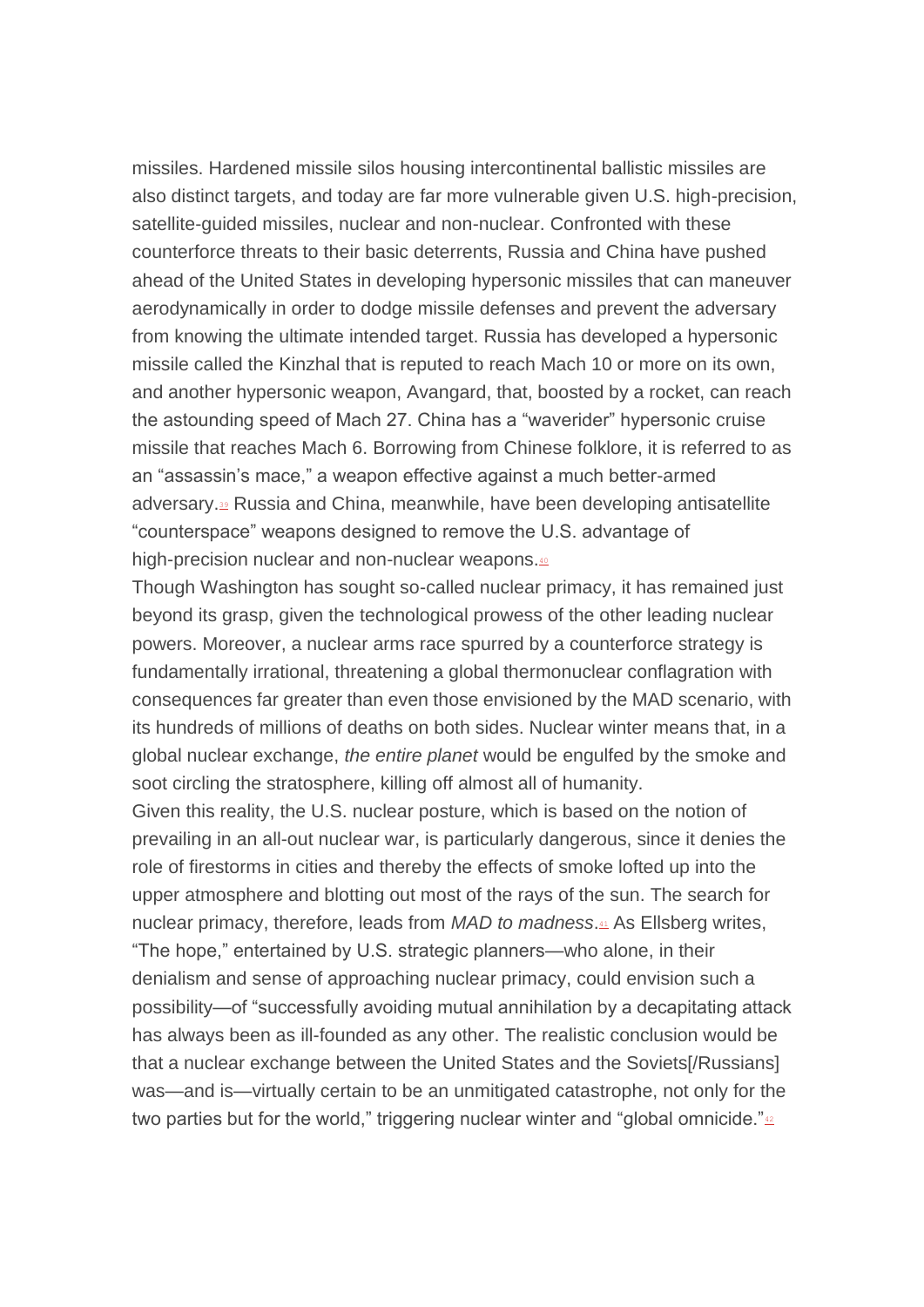### **The New Cold War and the European Theater**

In "Notes on Exterminism" and his general stance as a leader of European Nuclear Disarmament in the 1980s, Thompson presented the nuclear arms buildup in Europe then occurring as the product of military machines and technological imperatives largely acting on their own. This was part of a strategy of uniting the peace movements of the West and East against their respective establishments, based on the premise that nuclear buildup was equally a product of both sides. However, in this regard, he belied his own evidence, which pointed to Washington's aggressive nuclear buildup of counterforce weapons and the placement of strategic weapons in Europe targeting the Soviet Union. In an article on "Nuclear Chicken" in the September 1982 issue of *Monthly Review*, Harry Magdoff and Paul M. Sweezy challenged this part of Thompson's argument, pointing not only to the strategic expansions of NATO under the United States, but also to the fact that the U.S. imperial order was heavily dependent on credible threats of nuclear first strikes directed at other countries, both nuclear and non-nuclear.[43](https://monthlyreview.org/2022/05/01/notes-on-exterminism-for-the-twenty-first-century-ecology-and-peace-movements/?mc_cid=beb9d68d23&mc_eid=56eec46408#en43)

In a 1981 introduction to the U.S. edition of *Protest and Survive* edited by Thompson and Dan Cohen, Ellsberg listed a long series of documented instances where the United States used threats of nuclear first strikes, beginning in 1949, to pressure other countries to back down and achieve its imperial ends[.](https://monthlyreview.org/2022/05/01/notes-on-exterminism-for-the-twenty-first-century-ecology-and-peace-movements/?mc_cid=beb9d68d23&mc_eid=56eec46408#en44)<sup>44</sup> Today, the list of such documented cases has risen to twenty-five.[45](https://monthlyreview.org/2022/05/01/notes-on-exterminism-for-the-twenty-first-century-ecology-and-peace-movements/?mc_cid=beb9d68d23&mc_eid=56eec46408#en45) In this sense, the *use of nuclear warfare as a threat* is built into U.S. strategy. Development of nuclear primacy through counterforce weapons held out the possibility that such threats could once again be credibly directed even at major nuclear powers such as Russia and China. Magdoff and Sweezy called this whole approach a game of "nuclear chicken," in which the United States was the most aggressive player.

Nuclear chicken did not end with the end of the Cold War. The U.S. national security state, influenced by key figures such as Zbigniew Brzezinski, Carter's national security advisor and one of the principal architects of the post-Cold War NATO expansion, continued to seek ultimate U.S. geopolitical hegemony over Eurasia, referring to this as the "grand chessboard." Checkmate, according to Brzezinski, would constitute bringing Ukraine into NATO as a strategic-nuclear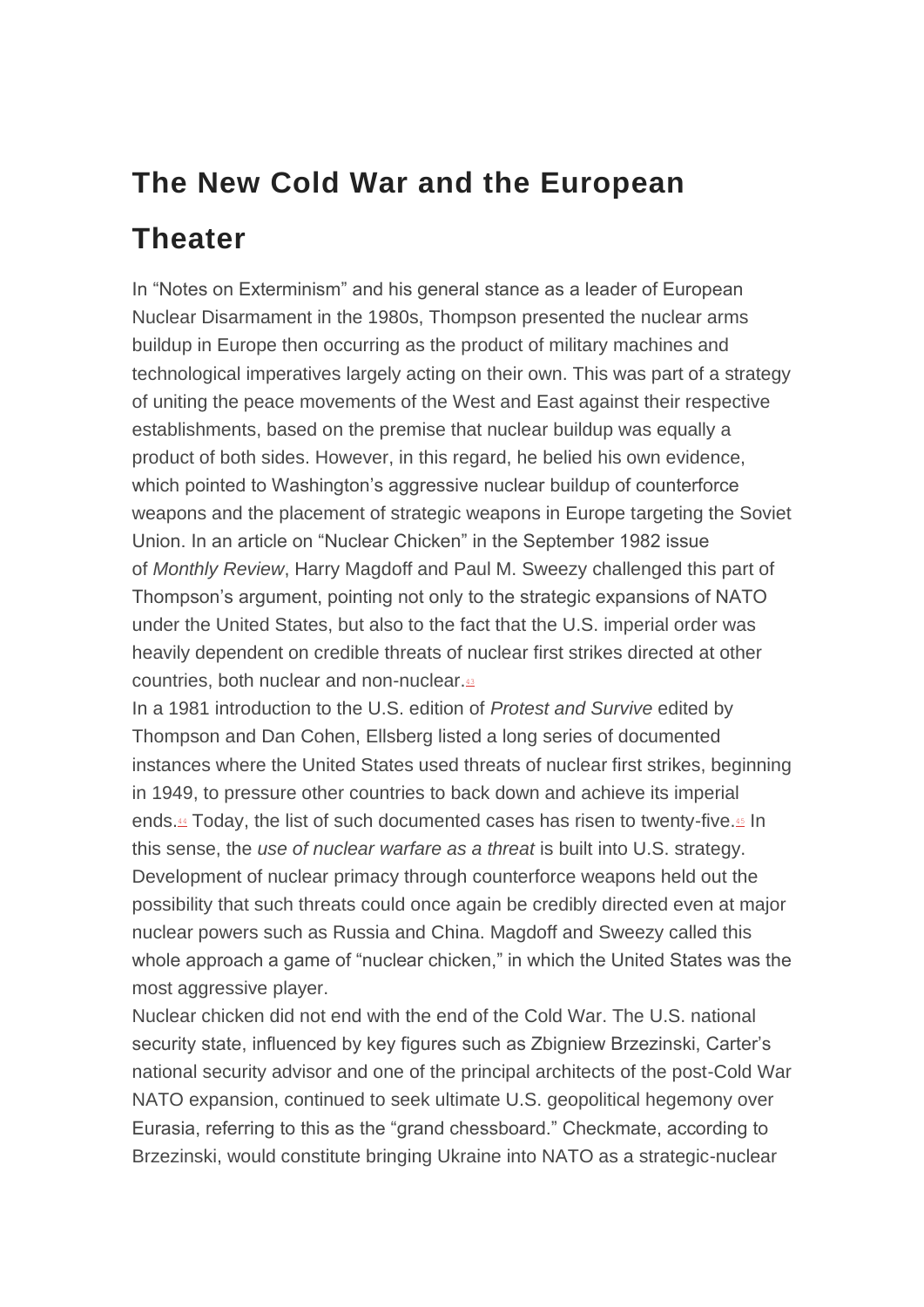alliance (though Brzezinski carefully excluded the nuclear aspect in presenting his geopolitical strategy), spelling the end of Russia as a great power and possibly leading to its breakup into various states.[46](https://monthlyreview.org/2022/05/01/notes-on-exterminism-for-the-twenty-first-century-ecology-and-peace-movements/?mc_cid=beb9d68d23&mc_eid=56eec46408#en46) This would mark U.S. supremacy over the entire globe. This attempt to turn U.S. unipolar power after the Cold War into a permanent global empire required the expansion of NATO to the east, which commenced in 1997 during the Bill Clinton administration, gradually annexing to the Atlantic Alliance all the countries between Western Europe and Ukraine, with the latter as the ultimate prize and a dagger at Russia's heart.<sup>[47](https://monthlyreview.org/2022/05/01/notes-on-exterminism-for-the-twenty-first-century-ecology-and-peace-movements/?mc_cid=beb9d68d23&mc_eid=56eec46408#en47)</sup> Here there was a kind of oneness exhibited between the U.S.-directed strategy of NATO expansion and Washington's drive for nuclear primacy, which preceded in almost lockstep.

The fact that Russia was compelled to consider the question of its own national security in the face of NATO's attempt to expand militarily into Ukraine should hardly surprise anyone. A decade into the NATO expansion, which already encompassed eleven nations formerly either in the Warsaw Pact or previously part of the Soviet Union, and only a year after near U.S. nuclear primacy was highlighted in *Foreign Affairs*, Russian president Vladimir Putin startled the world by unequivocally declaring at the Munich Security Conference that "the unipolar world was not only unacceptable but impossible in today's world."<sup>[48](https://monthlyreview.org/2022/05/01/notes-on-exterminism-for-the-twenty-first-century-ecology-and-peace-movements/?mc_cid=beb9d68d23&mc_eid=56eec46408#en48)</sup> Nevertheless, consistent with its long-term strategy to extend into what Brzezinski had called the "geopolitical pivot" of Eurasia, thereby fatally weakening Russia, NATO in 2008 declared outright at its Bucharest Summit that it intended to bring Ukraine into the military-strategic (nuclear) alliance.

In 2014, the Maidan coup in Ukraine, engineered by Washington, deposed the democratically elected president of Ukraine and imposed in his place a leader chosen by the White House, putting Ukraine in the hands of right-wing, ultra-nationalist forces. Russia's response was to incorporate Crimea into its territory, after a popular referendum that gave the predominantly Russian-speaking Crimean population, who regarded themselves as independent and not part of Ukraine, a choice as to whether to remain in Ukraine or join with Russia. The coup (or "color revolution") led to the violent repression by Kyiv of the populations in the Russian-speaking Donbass region of Ukraine, resulting in the Ukrainian Civil War between Kyiv (supported by Washington) and the breakaway Russian-speaking Donbass republics of Donetsk and Luhansk (supported by Moscow). The Ukrainian Civil War, which initially resulted in more than 14,000 deaths, continued at a low ebb over the following eight years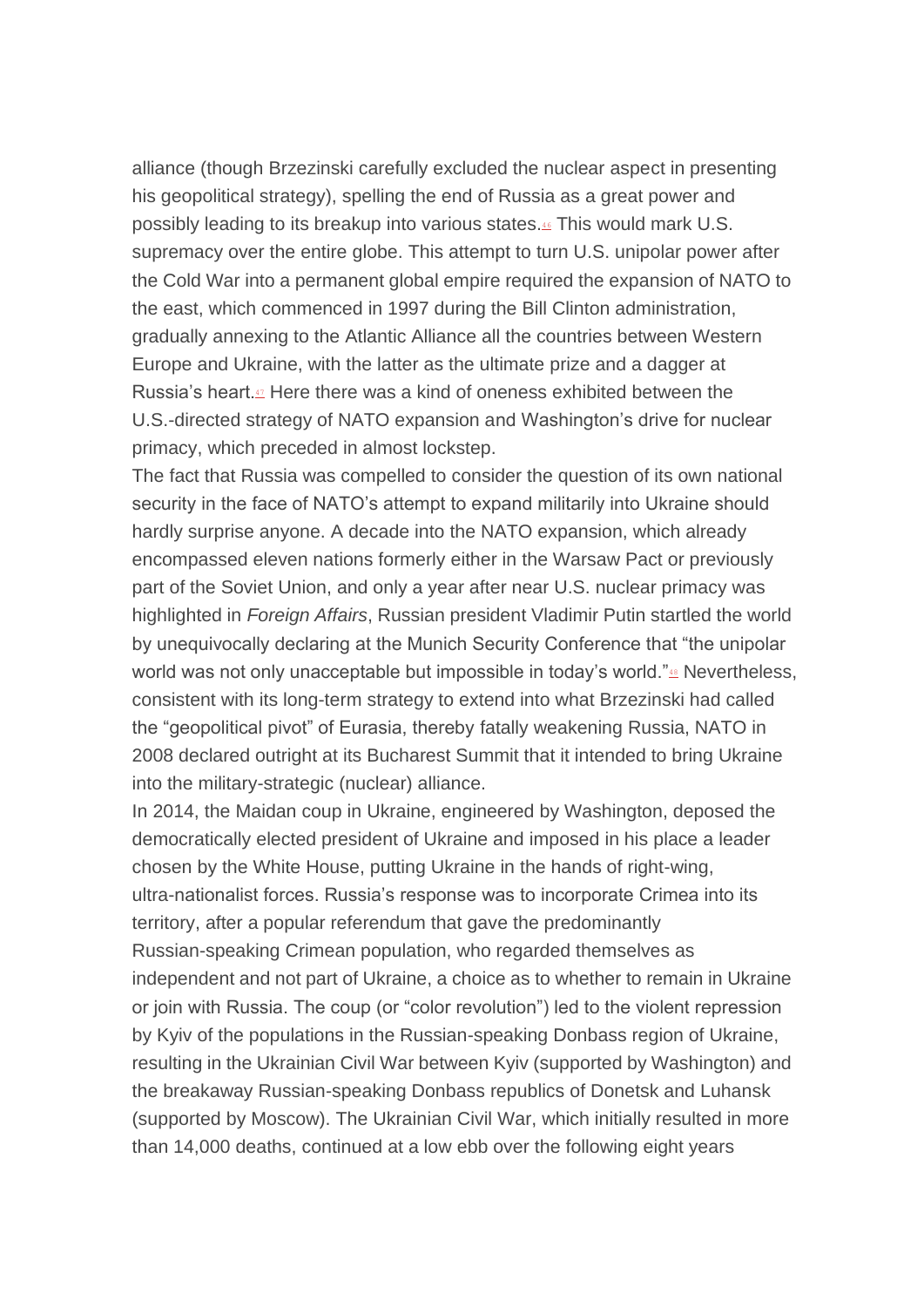despite the signing of the Minsk peace agreements in 2014, which were meant to end the conflict and give autonomy to the Donbass republics within Ukraine. In February 2022, Kyiv had massed 130,000 troops on the borders of Donbass in eastern Ukraine firing on Donetsk and Luhansk.<sup>[49](https://monthlyreview.org/2022/05/01/notes-on-exterminism-for-the-twenty-first-century-ecology-and-peace-movements/?mc_cid=beb9d68d23&mc_eid=56eec46408#en49)</sup>

As the Ukrainian crisis worsened, Putin insisted on a number of "red lines" for Russia, referring to its essential security needs, consisting of: (1) adherence to the previous Minsk agreement (worked out by Russia, Ukraine, France, and Germany, and supported by the UN Security Council) guaranteeing the autonomy and security of Donetsk and Luhansk, (2) an end to NATO's militarization of Ukraine, and (3) an agreement that Ukraine will remain outside NATO[.](https://monthlyreview.org/2022/05/01/notes-on-exterminism-for-the-twenty-first-century-ecology-and-peace-movements/?mc_cid=beb9d68d23&mc_eid=56eec46408#en50)<sup>50</sup> All of these red lines continued to be crossed with NATO, urged on by the United States, providing increased military aid to Kyiv in its war on the Donbass republics, in what Russia interpreted as a de facto attempt to incorporate Ukraine into NATO.

On February 24, 2022, Russia intervened in the Ukrainian Civil War on the side of Donbass, attacking the military forces of the Kyiv government. On February 27, Moscow put its nuclear forces on high alert for the first time since the end of the Cold War, confronting the world with the possibility of global nuclear holocaust, this time between competing capitalist great powers. Figures in Washington, such as Senator Joe Manchin III (Democrat, West Virginia), have backed the idea of U.S. imposition of a no-fly zone in Ukraine, which would mean shooting down Russian planes, in all probability escalating into a Third World War.[51](https://monthlyreview.org/2022/05/01/notes-on-exterminism-for-the-twenty-first-century-ecology-and-peace-movements/?mc_cid=beb9d68d23&mc_eid=56eec46408#en51)

#### **Exterminism in Two Directions**

It is common today to recognize that climate change represents a "global existential threat" that places in jeopardy the very survival of humanity. Today we are faced with a situation in which the continual expansion of capitalism based on the burning of ever larger amounts of fossil fuels points to the possibility—even probability, if the system of production is not altered radically in a matter of decades—of the downfall of industrial civilization, placing the survival of humanity in question. This is the meaning of environmental exterminism in our time. According to the UN Intergovernmental Panel on Climate Change (IPCC), net zero carbon dioxide emissions must be reached by 2050 if the world is to have a reasonable hope of keeping global average temperatures below a 1.5°C, or even a 2°C, increase over preindustrial levels. Not to accomplish this is to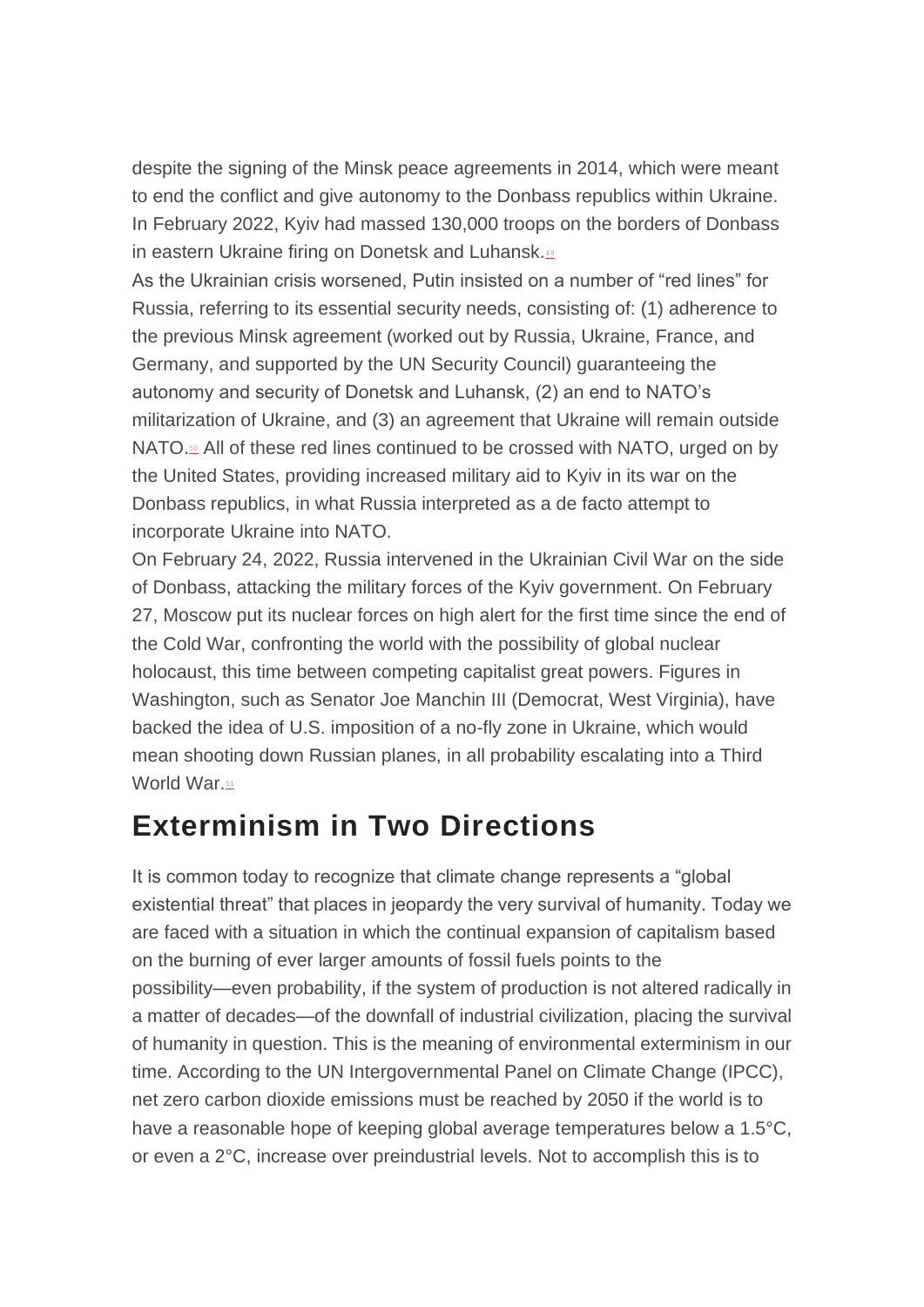invite the devastation of the earth as a safe home for humanity and innumerable other species.

Climate change is part of a more general planetary ecological crisis associated with the crossing of planetary boundaries in general, including those—beyond climate change itself—related to species extinction, stratospheric ozone depletion, ocean acidification, disruption of the nitrogen and phosphorous cycles, loss of ground cover/forests, declining fresh water sources associated with desertification, atmospheric aerosol loading, and the introduction of novel entities (new synthetic chemicals and new genetic forms). $52$  To this should be added the emergence of new zoonoses, as in the COVID-19 pandemic, resulting principally from the agribusiness transformation of the human relation to the environment.<sup>[53](https://monthlyreview.org/2022/05/01/notes-on-exterminism-for-the-twenty-first-century-ecology-and-peace-movements/?mc_cid=beb9d68d23&mc_eid=56eec46408#en53)</sup>

Yet, there is no doubt that climate change is at the center of the current global ecological crisis. Like nuclear winter, it poses a threat to civilization and the continuation of the human species itself. Even now, the IPCC tells us in its most recent reports (2021–22) on the physical science of climate change and its impacts that the most optimistic scenario, though warding off irreversible climate change, is still one of growing global catastrophe in the decades ahead, and requires immediate action to protect the lives and living conditions of hundreds of millions, and perhaps billions, of people who will be exposed to extreme weather events of a kind that global civilization has never seen before.<sup>[54](https://monthlyreview.org/2022/05/01/notes-on-exterminism-for-the-twenty-first-century-ecology-and-peace-movements/?mc_cid=beb9d68d23&mc_eid=56eec46408#en54)</sup> To counter this requires the greatest movement of workers and peoples the world has ever seen in order to restore the conditions of their existence, which have been usurped by the regime of capital, and to reestablish an ecologically sustainable world rooted in substantive equality.<sup>[55](https://monthlyreview.org/2022/05/01/notes-on-exterminism-for-the-twenty-first-century-ecology-and-peace-movements/?mc_cid=beb9d68d23&mc_eid=56eec46408#en55)</sup>

Ironically, the latest IPCC report, which was meant to draw world attention to the catastrophic nature of today's climate crisis and the rapidly worsening prospects for humanity if revolutionary-scale changes are not made, was published on February 28, 2022, four days after the Russian entry into the Ukrainian Civil War in defiance of NATO, resulting in growing concern over the possibility of a global thermonuclear exchange. Hence, the world's attention was drawn away from considering one global existential threat, endangering all of humanity, namely *carbon omnicide*, by the sudden reemergence of another, *nuclear omnicide*.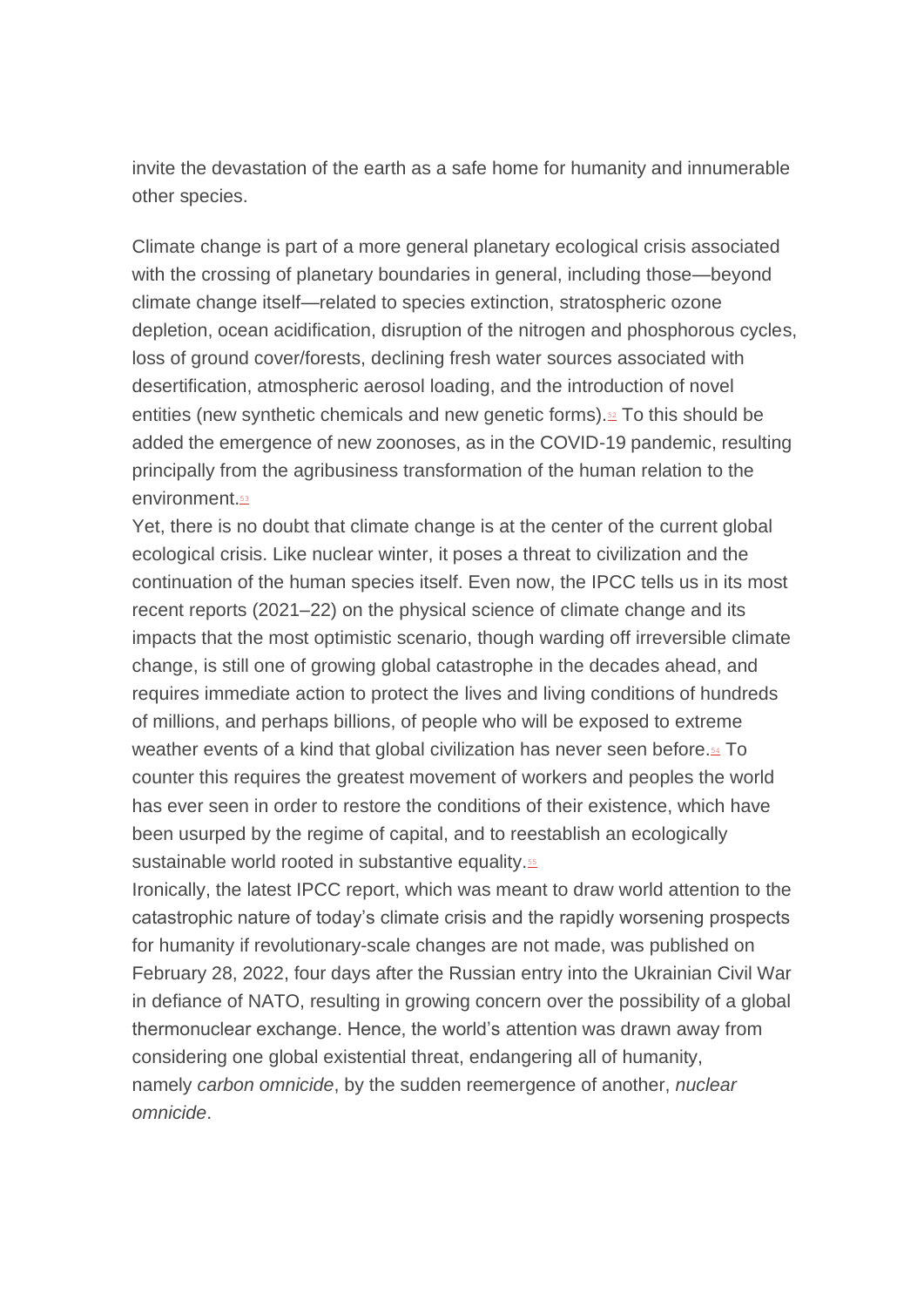Still, even as the world turned its attention to the possibility of war between the leading nuclear powers, the full planetary scale of the nuclear threat, as understood by science in terms of nuclear winter, was absent from the picture. Global warming and nuclear winter, though arising in different ways, are closely connected in climate terms, demonstrating that the world is on the brink of destroying most of the inhabitants of the earth, in one direction or another: global warming over decades leading to a point of no return for humanity, *or* the death of hundreds of millions by nuclear fire, followed by global cooling in days and months, exterminating most of the rest of the world's population through starvation. Just as the full destructive implications of climate change threatening the very existence of humanity are in large part denied by the powers that be, so are the full planetary effects of nuclear war, which scientific research into nuclear winter tells us will effectively annihilate the population of every continent on Earth.<sup>[56](https://monthlyreview.org/2022/05/01/notes-on-exterminism-for-the-twenty-first-century-ecology-and-peace-movements/?mc_cid=beb9d68d23&mc_eid=56eec46408#en56)</sup>

Today we are confronted with a choice between *exterminism* and the *human ecological imperative*[.](https://monthlyreview.org/2022/05/01/notes-on-exterminism-for-the-twenty-first-century-ecology-and-peace-movements/?mc_cid=beb9d68d23&mc_eid=56eec46408#en57)<sup>27</sup> The causal agent in the two global existential crises now threatening the human species is capitalism and its irrational quest for exponentially increasing capital accumulation and imperial power in a limited global environment. The only possible response to this unlimited threat is a universal revolutionary movement rooted in both ecology and peace, turning away from the current systematic destruction of the earth and its inhabitants, and providing as its alternative a world of substantive equality and ecological sustainability, namely socialism. **Notes** 

#### **Notes**

- 1.  $\leftrightarrow$  P. Thompson, "Notes on Exterminism, the Last Stage of Civilization," New Left Review 121 (1980): 3-31. Citations to this essay in the present article are taken from the slightly revised version in E. P. Thompson, Beyond the Cold War (New York: Pantheon, 1982), 41-79. See also Edward Thompson et al., Exterminism and the Cold War (London: Verso, 1982); E. P. Thompson and Dan Smith, ed., [Protest](https://monthlyreview.org/product/protest_and_survive/) and [Survive](https://monthlyreview.org/product/protest_and_survive/) (New York: Monthly Review Press, 1981).
- 2.  $\leftrightarrow$  Thompson, *Beyond the Cold War*, 55; Samir Amin, *[Empire](https://monthlyreview.org/product/empire_of_chaos/) of Chaos* (New York: Monthly Review Press, 1992).
- 3.  $\leftrightarrow$  Thompson, *Beyond the Cold War*, 64, 73.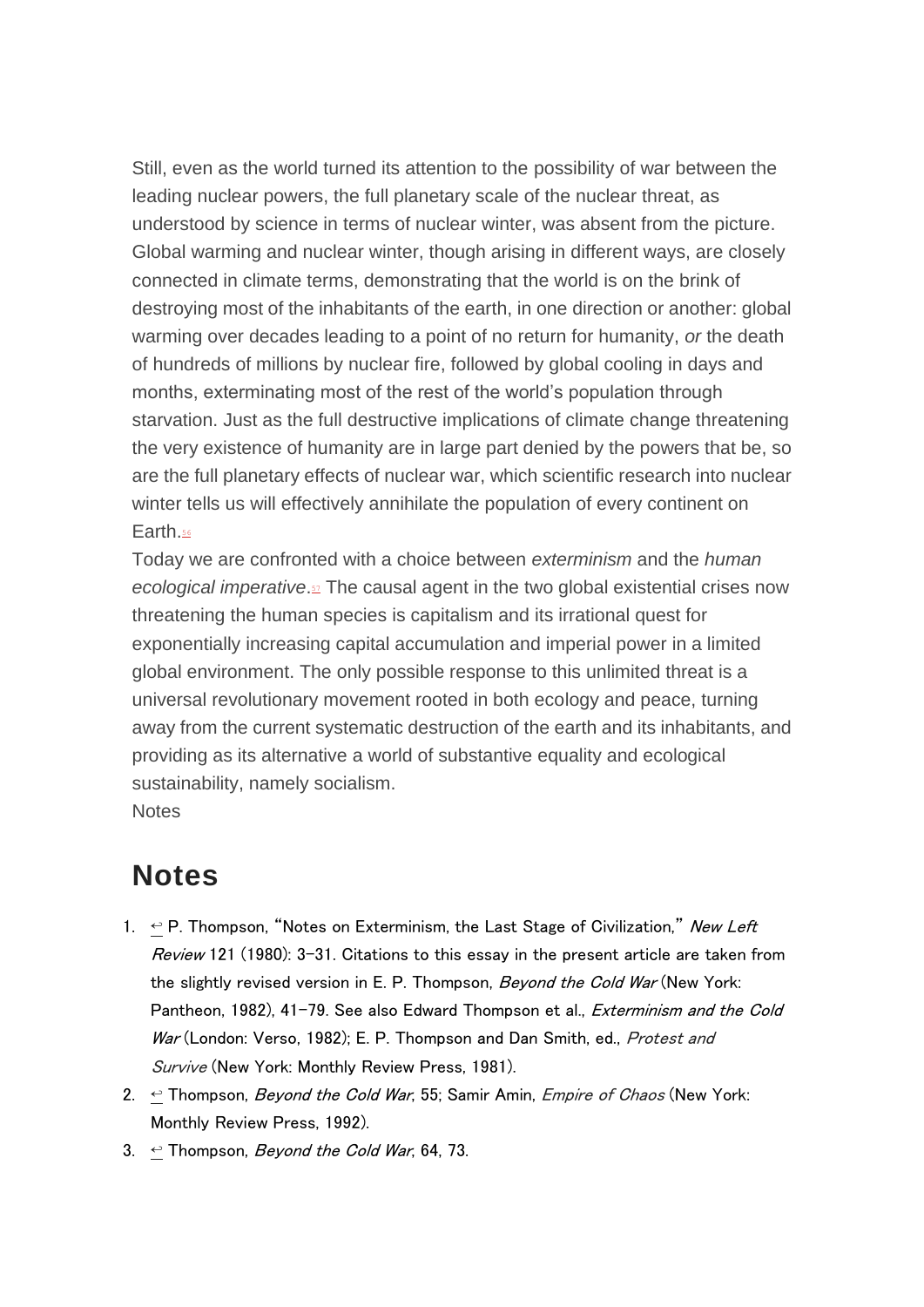- 4.  $\leftrightarrow$  Thompson, *Beyond the Cold War*, 75-76.
- 5.  $\leftrightarrow$  Rudolf Bahro, Avoiding Social and Ecological Disaster (Bath: Gateway Books, 1994), 19–20; John Bellamy Foster, *[Ecological](https://monthlyreview.org/product/ecological_revolution/) Revolution* (New York: Monthly Review Press, 2009), 27–28; Ian Angus, *Facing the [Anthropocene](https://monthlyreview.org/product/facing_the_anthropocene/)* (New York: Monthly Review Press, 2016), 178–81.
- 6.  $\leftrightarrow$  For a brief discussion of the events leading up the present Ukraine War, see The Editors, "Notes from the Editors," Monthly Review 73, no. 11 (April 2022).
- 7.  $\leftrightarrow$  Stephen Schneider, "Whatever Happened to Nuclear Winter?," Climatic Change 12 (1988): 215; Matthew R. Francis, "When Carl Sagan Warned About [Nuclear](https://www.smithsonianmag.com/science-nature/when-carl-sagan-warned-world-about-nuclear-winter-180967198/) [Winter](https://www.smithsonianmag.com/science-nature/when-carl-sagan-warned-world-about-nuclear-winter-180967198/)," Smithsonian Magazine, November 15, 2017; Carl Sagan and Richard Turco, A Path Where No Man Thought: Nuclear Winter and the End of the Arms Race (New York: Random House, 1990), 19–44.
- 8.  $\leftrightarrow$  Malcolm W. Browne, "Nuclear Winter Theorists Pull Back," New York Times, January 23, 1990.
- 9.  $\leftrightarrow$  Steven Starr, "Turning a Blind Eye Towards Armageddon-U.S. Leaders Reject Nuclear Winter Studies," Public Interest Report (Federation of American Scientists) 69, no. 2 (2016–17): 24.
- 10.  $\leftrightarrow$  Judith Newman, "20 of the [Greatest](https://www.discovermagazine.com/the-sciences/20-of-the-greatest-blunders-in-science-in-the-last-20-years) Blunders in Science in the Last 20 [Years](https://www.discovermagazine.com/the-sciences/20-of-the-greatest-blunders-in-science-in-the-last-20-years)," Discover, January 19, 2000.
- 11.  $\leftrightarrow$  Daniel Ellsberg, The Doomsday Machine: Confessions of a Nuclear War Planner (New York: Bloomsbury, 2017), 140. The failure to include the foremost cause of death from thermonuclear weapons directed at cities in the form of firestorms is deeply ingrained in the Pentagon. Thus, the declassified practical guide on nuclear weapons stockpile and management published by the U.S. Department of Defense for 2008 includes more than twenty pages on the effects of a nuclear weapons explosion in a city, without a single mention of firestorms. See U.S. Department of Defense, Nuclear Matters: A Practical Guide (Washington: Pentagon, 2008), 135–58.
- 12.  $\leftrightarrow$  Ellsberg, The Doomsday Machine, 141-42.
- 13.  $\div$  Ellsberg, The Doomsday Machine, 18, 142.
- 14. ← Owen B. Toon, Allan Robock, and Richard P. Turco, "Environmental Consequences of Nuclear War," Physics Today (2008): 37-42; Alan Robock and Owen Brian Toon, Local Nuclear War, Global [Suffering](https://climate.envsci.rutgers.edu/pdf/RobockToonSciAmJan2010.pdf) (New York: Scientific American, 2009).
- 15. ← Emily Saarman, "The Return of Nuclear Winter," Discover, May 2, 2007.
- 16.  $\leq$  Starr, "Turning a Blind Eye Toward Armageddon," 4-5; Alan Robock, Luke Oman, and Geeorgiy L. Stenchikov, "Nuclear Winter Revisited with a Modern Climate Model and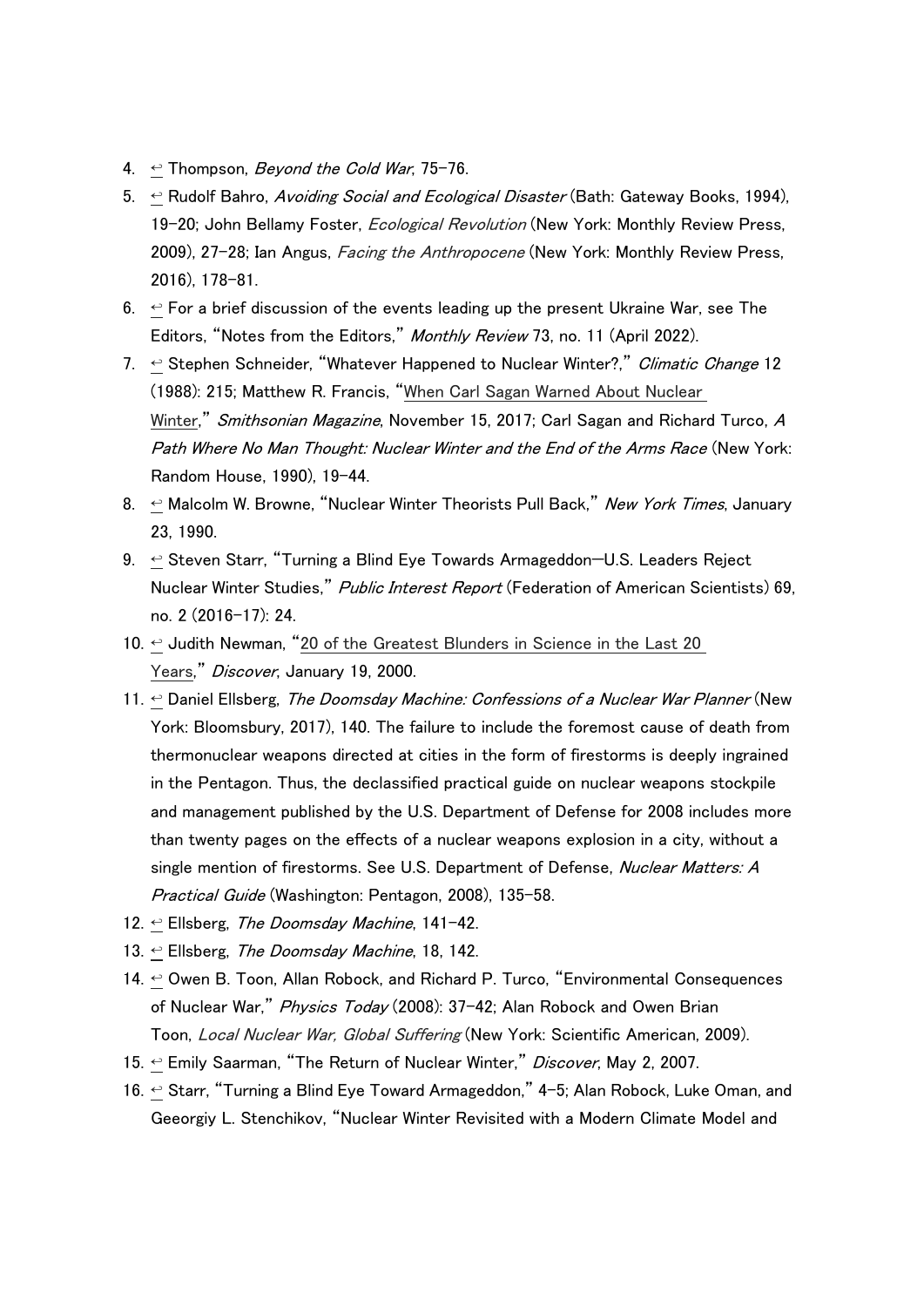Current Nuclear Arsenals: Still Catastrophic Consequences," Journal of Geophysical Research 112 (2007) (D13107): 1–14.

- 17. ← Starr, "Turning a Blind Eye Toward Armageddon," 5-6; Robock, Oman, and Stenchikov, "Nuclear Winter Revisited"; Joshua Coupe, Charles G. Bardeen, Alan Robock, and Owen B. Toon, "Nuclear Winter Responses to Nuclear War Between the United States and Russia in the Whole Atmosphere Community Climate Model Version 4 and the Goddard Institute for Space Studies ModelE," Journal of Geophysical Research: Atmospheres (2019): 8522-43; Alan Robock and Owen B. Toon, "Self-Assured Destruction: The Climate Impacts of Nuclear War," Bulletin of the Atomic Scientists 68, no. 5 (2012): 66-74; Steven Starr, "Nuclear War, Nuclear Winter, and Human Extinction," Federation of American Scientists, October 14, 2015.
- 18.  $\leftrightarrow$  Herman Kahn, On Thermonuclear War (New Brunswick, NJ: Transaction Publishers, 2007), 145–51.
- 19.  $\leq$  Ellsberg, *The Doomsday Machine*, 18–19; Sagan and Turco, *A Path Where No Man* Thought, 213–19. Here, the doomsday machine is not to be confused with the version of the doomsday machine in Stanley Kubrick's film *Strangelove*. Yet, Kubrick's film drew on Kahn's notion and retains a concrete significance in the context of contemporary nuclear reality. See Ellsberg, The Doomsday Machine, 18-19.
- 20.  $\leq$  Keir A. Lieber and Daryl G. Press, "The Rise of U.S. Nuclear Primacy," Foreign Affairs (2006), 44.
- 21.  $\leftrightarrow$  Sagan and Turco, A Path Where No Man Thought, 215.
- 22.  $\leftrightarrow$  John T. Correll, "The Ups and Downs of Counterforce," Air Force Magazine, October 1, 2005; Ellsberg, The Doomsday Machine, 120–23, 178–79.
- 23.  $\leftrightarrow$  Harry Magdoff and Paul M. Sweezy, "Nuclear [Chicken](https://doi.org/10.14452/MR-034-04-1982-08_1)," Monthly Review 34, no. 4 (September 1981): 4; Richard J. Barnet, "Why Trust the Soviets?," World Policy Journal 1, no. 3 (1984): 461-62.
- 24.  $\leftrightarrow$  Correll. "The Ups and Downs of Counterforce."
- 25.  $\leftrightarrow$  Steven Pifer, "The Limits of U.S. Missile Defense," Brookings Institution, March 30, 2015.
- 26.  $\leq$  Cynthia Roberts, "Revelations About Russia's Nuclear Deterrence Policy," War on the Rocks (*Texas National Security Review*), June 19, 2020; Correll, "The Ups and Downs of Counterforce."
- 27.  $\leq$  Janne Nolan, quoted in Correll, "The Ups and Downs of Counterforce."
- 28.  $\leftrightarrow$  "Excerpts from Pentagon's Plan: Preventing the Re-emergence of a New Rival," New York Times, March 8, 1992.
- 29.  $\leftrightarrow$  Lieber and Press, "The Rise of U.S. Nuclear Primacy," 45-48.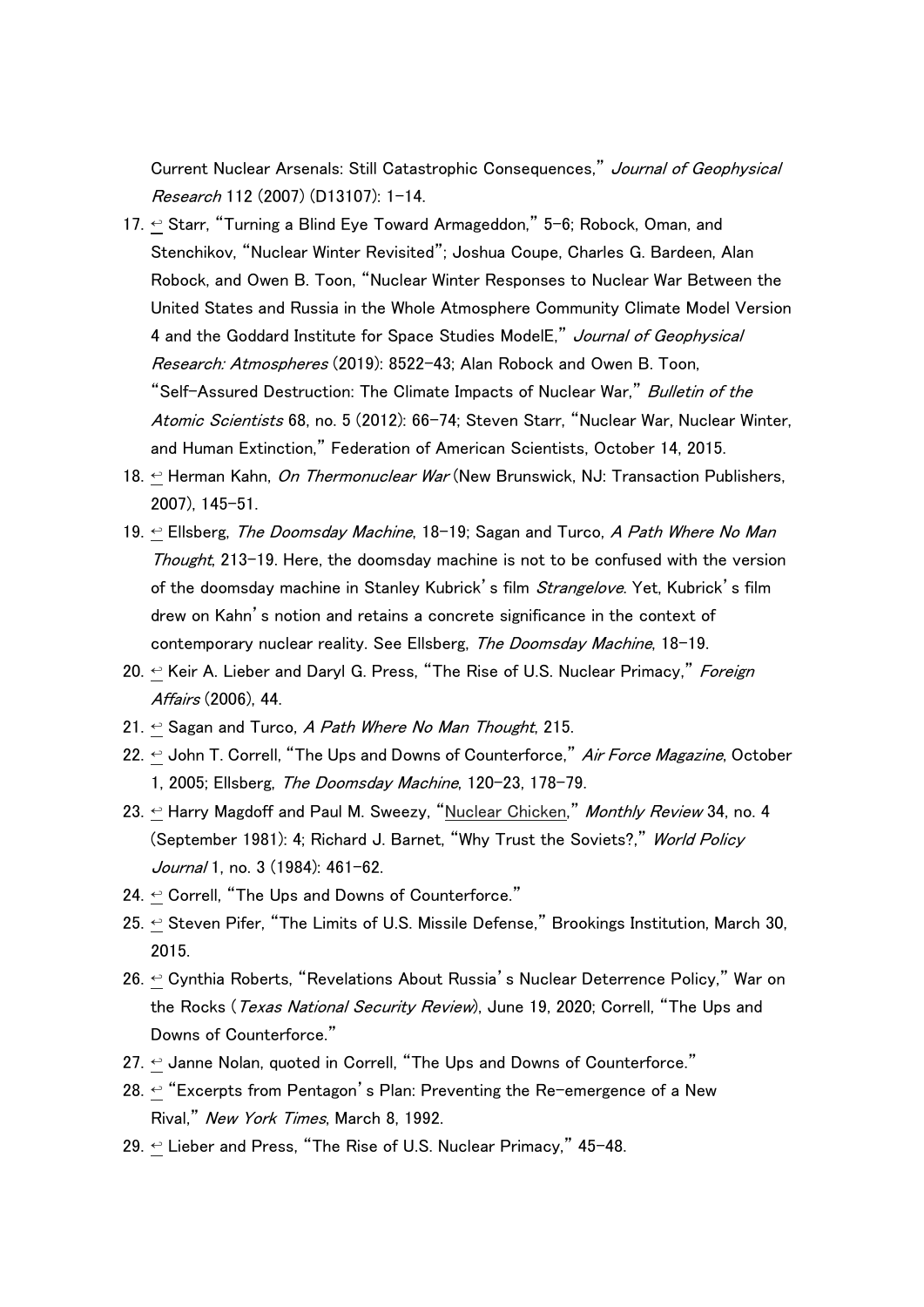- 30.  $\leftrightarrow$  Richard A. Paulsen, The Role of U.S. Nuclear Weapons in the Post-Cold War Era (Maxwell Air Force Base, Alabama: Air University Press, 1994), 84; Michael J. Mazarr, "Nuclear Weapons After the Cold War," Washington Quarterly 15, no. 3 (1992): 185, 190-94; Zbigniew Brzezinski, The Grand Chessboard (New York: Basic Books, 1997), 46.
- 31.  $\leftrightarrow$  Lieber and Press, "The Rise of U.S. Nuclear Primacy," 43, 50.
- 32.  $\leq$  Lieber and Press, "The Rise of U.S. Nuclear Primacy," 45.
- 33.  $\leftrightarrow$  Jack Detsch, "Putin's Fixation with an Old-School U.S. Missile Launcher," Foreign Policy, January 12, 2022; Jacques Baud (interview), "The Policy of USA Has Always Been to Prevent Germany and Russia from Cooperating More Closely," Swiss Standpoint, March 15, 2022; Starr, "Turning a Blind Eye Toward Armageddon." Estonia has cruise missiles supplied by Israel: David Axe, "Estonia's Getting a Powerful Cruise Missile. Now It Needs to Find Targets," Forbes, October 12, 2021. Russia is also concerned with the possible reintroduction of Pershing II intermediate ballistic missiles in Europe.
- 34.  $\leftrightarrow$  Jaganath Sankaran, "Russia's Anti-Satellite Weapons: An Asymmetrical Response to U.S. Aerospace Superiority," Arms Control Association, March 2022.
- 35.  $\leftrightarrow$  Lieber and Press, "The Rise of U.S. Nuclear Primacy," 48-49, 52-53; Karl A. Lieber and Daryl G. Press, "The New Era of Counterforce: Technological Change and the Future of Nuclear Deterrence," International Security 41, no. 4 (2017). A key element of Beijing's nuclear deterrent is reducing the acoustic signature or noise level of its nuclear submarines. In 2011, it was believed that it would take China decades to reduce the acoustic signature of its submarines enough to survive a U.S. first strike. However, in less than a decade, China made significant advances toward that goal. Lieber and Press, "The New Era of Counterforce," 47; Caleb Larson, "Chinese Submarines Are Becoming Quieter," National Interest, September 10, 2020; Wu Rigiang, "Survivability of China's Sea-Based Nuclear Forces," Science and Global Security 19, no. 2 (2011): 91–120.
- 36.  $\leftrightarrow$  Lieber and Mann, "The New Era of Counterforce," 16-17.
- 37. ← Roberts, "Revelations About Russia's Nuclear Deterrence Policy"; Sankaran, "Russia's Anti-Satellite Weapons."
- 38.  $\leftrightarrow$  Alexey Arbatove, "The Hidden Side of the U.S.-Russian Strategic Confrontation," Arms Control Association, September 2016; Brad Roberts, The Case for Nuclear Weapons in the 21st Century (Stanford: Stanford University Press, 2015).
- 39.  $\leq$  Richard Stone, "National Pride Is at Stake: Russia, China, United States Race to Build Hypersonic Weapons," Science, January 8, 2020, 176-96; Dagobert L. Brito,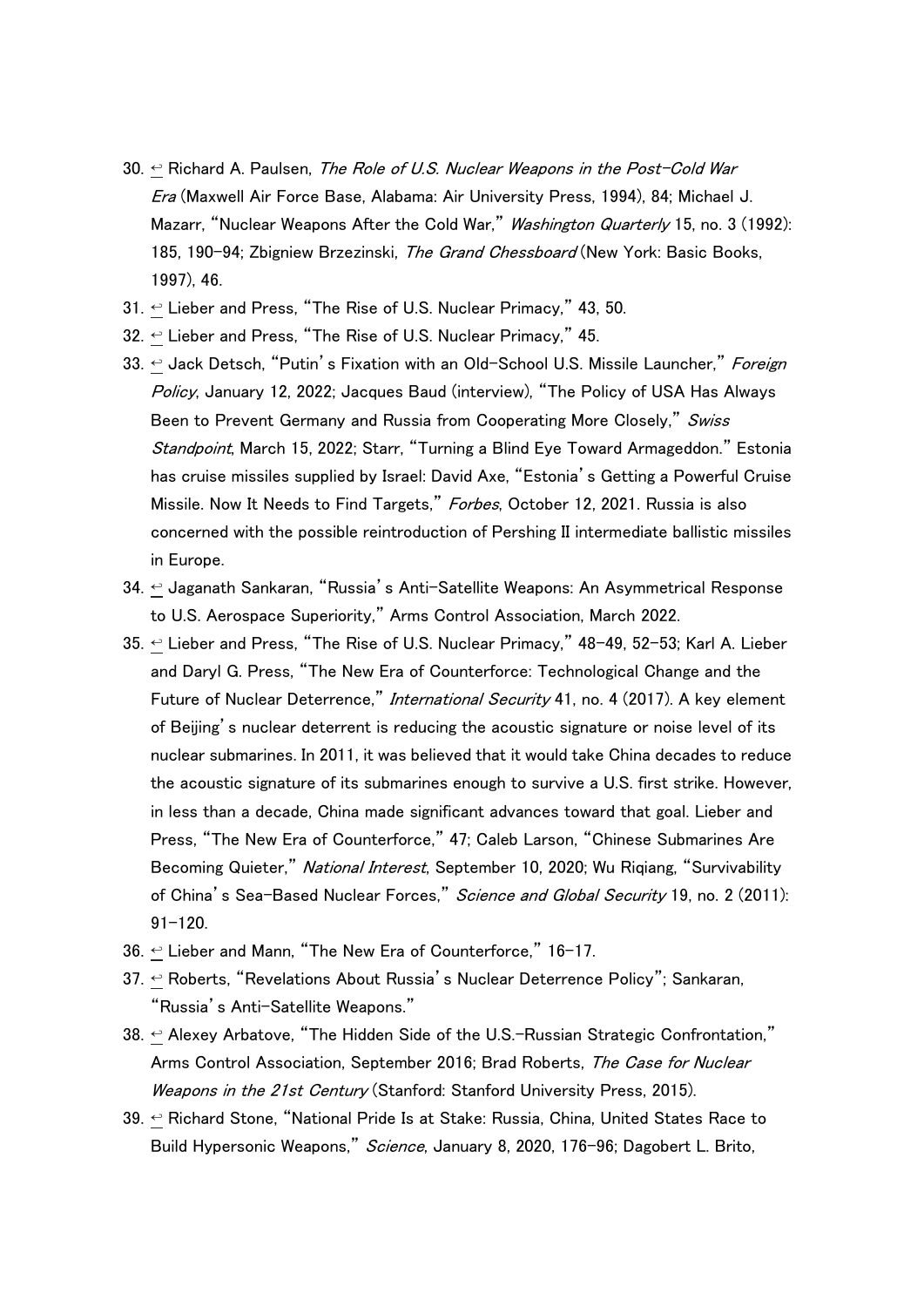Bruce Bueno de Mesquita, Michael D. Intriligator, "The Case for Submarine Launched Non-Nuclear Ballistic Missiles," Baker Institute, January 2002.

- 40.  $\leq$  Sankaran, "Russia's Anti-Satellite Weapons." The development of "countermeasure" strategies and technologies to elude counterforce attack on a nation's nuclear deterrence is emphasized by Russia and China, given the U.S. lead in counterforce. See Lieber and Mann, "The New Era of Counterforce," 46–48.
- 41.  $\leftrightarrow$  See Diane Johnstone, "Doomsday Postponed?," in Paul Johnston, From Mad to Madness: Inside Pentagon Nuclear Planning (Atlanta, GA: Clarity, 2017), 272-86.
- 42.  $\leftrightarrow$  Ellsberg, The Doomsday Machine, 307. Today, there is once again increased discussion in U.S. strategic circles of a "low-casualty" or "decapitation" first-strike capability on the part of the United States, which would seem to make nuclear firestorms less likely. See Lieber and Man, "The New Era of Counterforce," 27–32.
- 43. [↩](https://monthlyreview.org/2022/05/01/notes-on-exterminism-for-the-twenty-first-century-ecology-and-peace-movements/?mc_cid=beb9d68d23&mc_eid=56eec46408#en43backlink) Magdoff and Sweezy, "Nuclear Chicken," 3–6.
- 44.  $\leftrightarrow$  Daniel Ellsberg, "Introduction: Call to Mutiny," in Thompson and Smith, ed., Protest and Survive, i-xxviii. It was reprinted as "Call to [Mutiny](https://doi.org/10.14452/MR-033-04-1981-08_1)," Monthly Review 33, no. 4 (September 1981): 1–26.
- 45.  $\leftrightarrow$  Ellsberg, The Doomsday Machine, 319-22.
- 46.  $\leftrightarrow$  Brzezinski, The Grand Chessboard, 46, 92-96, 103.
- 47.  $\leftrightarrow$  Editors, "Notes from the Editors."
- 48. [↩](https://monthlyreview.org/2022/05/01/notes-on-exterminism-for-the-twenty-first-century-ecology-and-peace-movements/?mc_cid=beb9d68d23&mc_eid=56eec46408#en48backlink) Diana Johnstone, "Doomsday Postponed?," 277.
- 49.  $\leftrightarrow$  Editors, "Notes from the Editors": Diane Johnstone, "For Washington, War Never Ends," Consortium News 27, no. 76 (2022); John Mearsheimer, "On Why the West Is Principally Responsible for the Ukrainian Crisis." *Economist*, March 19, 2022.
- 50.  $\leftrightarrow$  Mark Episkopos, "Putin Warns the West to Heed Russia's Redlines in Donbass," National Interest, December 21, 2021; "Russia Publishes 'Red Line' Demands of US and NATO Amid Heightened Tension Over Kremlin Threat to Ukraine," Marketwatch, December 18, 2021.
- 51.  $\leq$  "U.S. Lawmakers Say They Are Largely Opposed to a No-Fly Zone Over Ukraine," New York Times, March 6, 2022.
- 52.  $\leftrightarrow$  Will Steffen et al., "Planetary Boundaries: Guiding Human Development on a Changing Planet," Science 347 no. 6223 (2015): 736–46.
- 53.  $\leftrightarrow$  See Rob Wallace, *Dead [Epidemiologists:](https://monthlyreview.org/product/dead-epidemiologists-on-the-origins-of-covid-19/) On the Origins of COVID-19* (New York: Monthly Review Press, 2020).
- 54.  $\leftrightarrow$  UN Intergovernmental Panel on Climate Change, "[Summary](https://www.ipcc.ch/report/ar6/wg2/downloads/report/IPCC_AR6_WGII_SummaryForPolicymakers.pdf) for [Policymakers](https://www.ipcc.ch/report/ar6/wg2/downloads/report/IPCC_AR6_WGII_SummaryForPolicymakers.pdf)," Climate Change 2022: Impacts, Adaption and Vulnerability (Geneva: IPCC, 2022). See also "Summary for Policymakers," Climate Change <sup>2021</sup>.